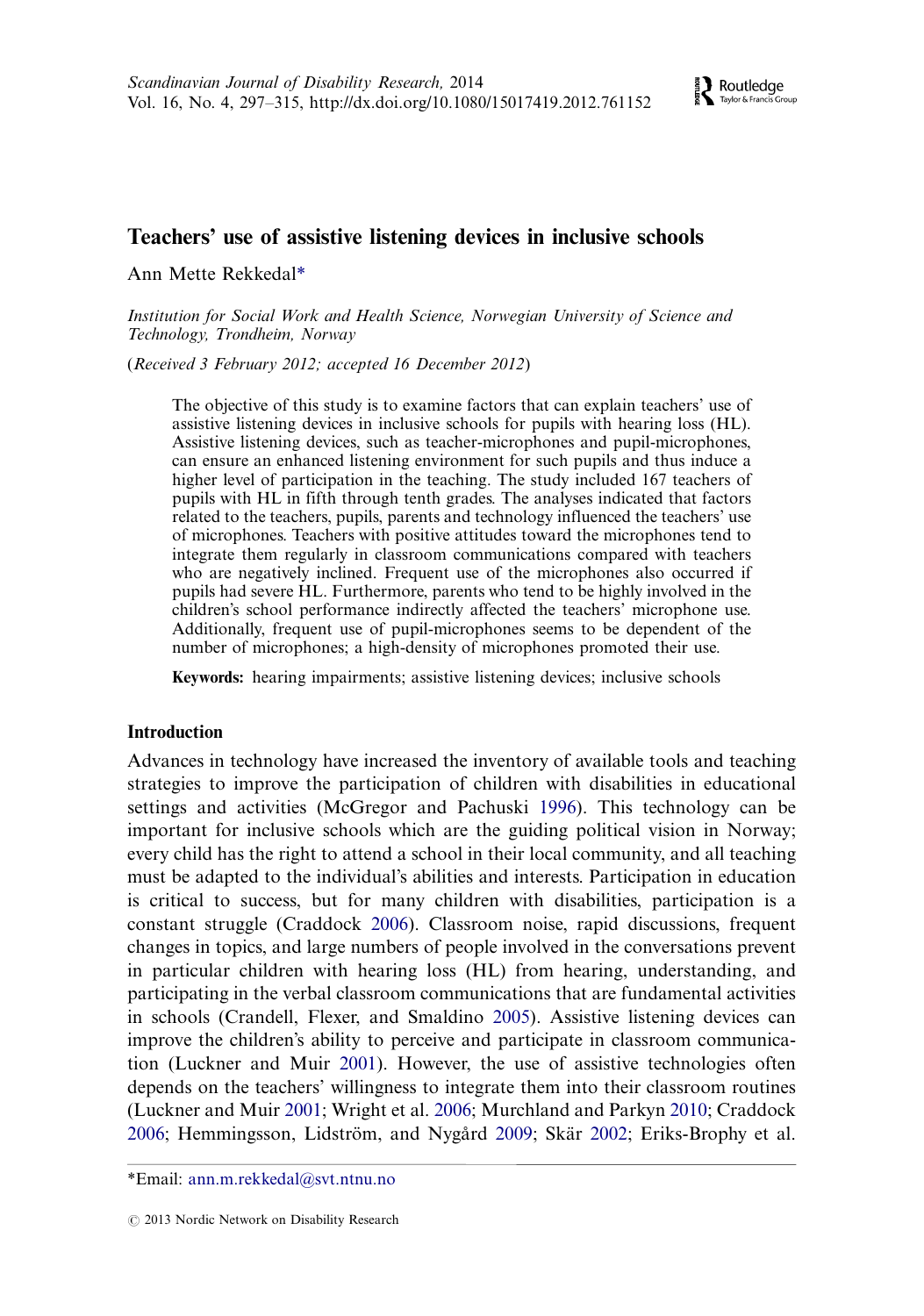[2006\)](#page-17-0). This reluctance against to use the technology may be caused by of a variety of factors, such as their attitudes towards the equipment or type of equipment. It may also depend on students' degree of HL, because students with mild HL receive less educational support (Most [2004\)](#page-18-0).

The objective of this study is to examine how teachers implement teachermicrophones and pupil-microphones in teaching, and to explore factors that may influence implementation. Few studies are conducted on the experiences with and how they are used, although pupils with HL can apply for various systems free of charge as part of the Nordic countries' disability policies (Ravneberg [2009](#page-18-0)). A comprehensive understanding of teachers' practices with the technology may improve the interventions and advice provided to schools by specialists.

#### Research questions

The goal of this research is to examine the factors that promote teachers to regularly integrate assistive listening devices into their classroom routines. The factors explored related to the teachers, pupils, parents, and types of educational and technical interventions. A structural equation model (SEM) was used to examine to what extent these factors can explain the variations in use.

#### Previous research

Children with HL appear to be well accepted by teachers, and teachers are generally willing to be trained by specialists on appropriate teaching modifications (Lynas [1986;](#page-17-0) Hyde and Power [2004](#page-17-0); Punch and Hyde [2010](#page-18-0); Polyclinic [2009\)](#page-18-0). Frequently recommended modifications besides implementing assistive listening devices are to give written information, repeat answers from classmates, speak clearly, and be aware of the students' understanding of the classroom communication (Coniavitis-Gellerstedt [2006](#page-16-0)). Although, teachers are reported to maintain a positive mindset towards children with HL, the majority of the teachers in Lynas' ([1986\)](#page-17-0) study incorporated only minor adaptations. Coniavitis-Gellerstedt ([2006\)](#page-16-0) found that 75% to 90% of 1000 teachers of pupils with HL claimed to adjust their teaching when necessary, yet 40% of the microphones supplied were not utilised. Other studies have arrived at similar conclusions; assistive listening devices seem to be used infrequently by teachers (Ludlow [2001](#page-17-0); Zabala [1995;](#page-18-0) Craddock [2006;](#page-17-0) Bergkvist [2001;](#page-16-0) Coniavitis-Gellerstedt [2006](#page-16-0)). Teachers may consider assistive technologies too troublesome to manage, disrupting while teaching, too complex, or uncomfortable to wear (Copley and Ziviani [2004](#page-17-0); Heeney [2007;](#page-17-0) McGregor and Pachuski [1996\)](#page-17-0). According to Heeney ([2007\)](#page-17-0), some teachers felt uncomfortable using a sound field system because their voices sound distorted or the microphone headset were improperly adjusted. Frequent technical problems also led to negative attitudes.

Other recommended interventions are to reduce the class size if there are more than 20 pupils in the class and to improve the classroom acoustics (Grønlie [2005](#page-17-0)). Many pupils also are given special education, and consequently are less taught together with the class (Wendelborg and Tøssebro [2008\)](#page-18-0). In what extent these intervention may affect the teachers' implementation of assistive listening devices are less focused.

Antia ([1999\)](#page-16-0) argued that in general, teachers prefer teaching modifications that benefit the entire class. Adaptations specific to children with HL are less acceptable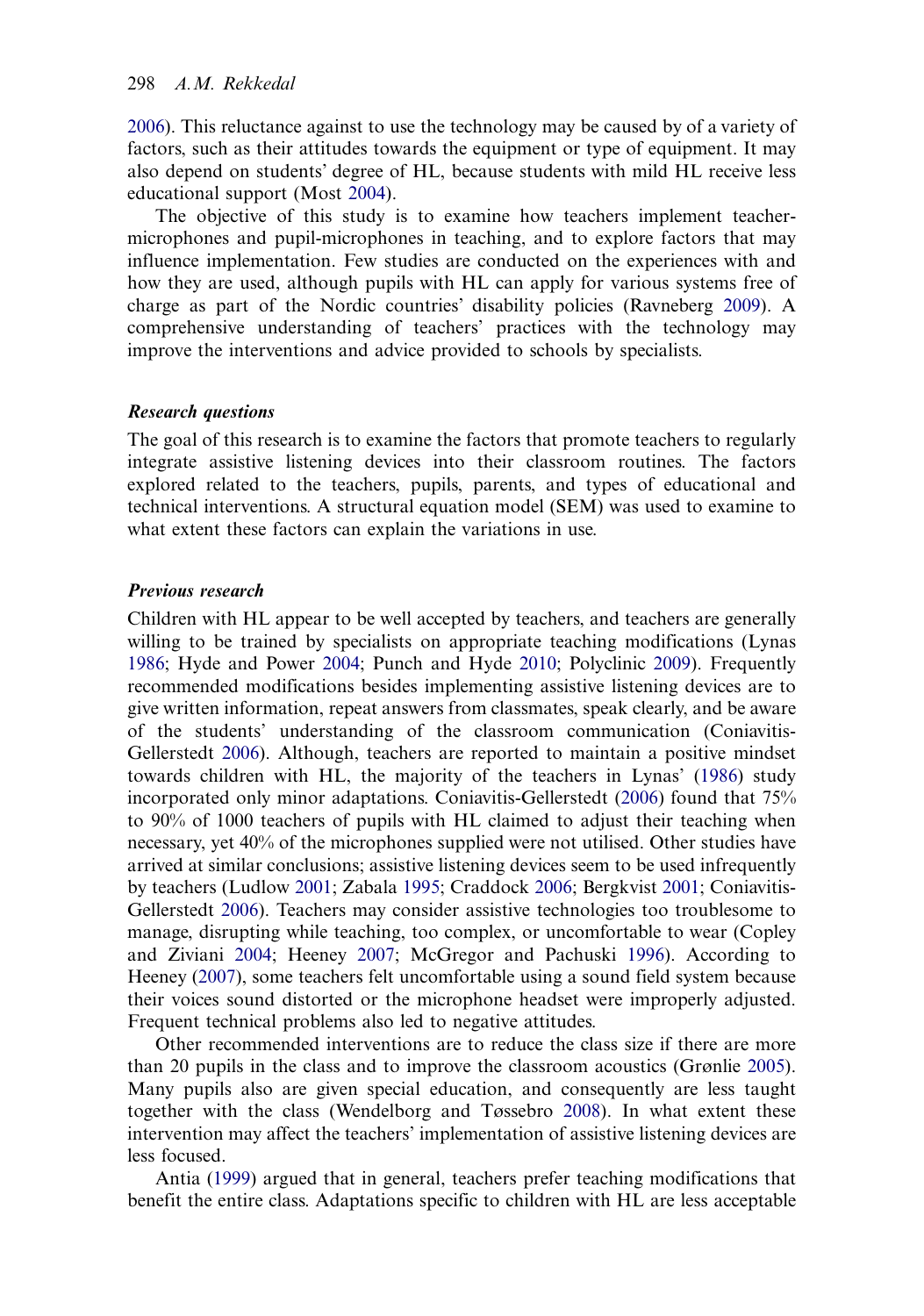and less likely to be implemented. The type of technology supplied, may therefore be important; several studies strongly support the implementation of sound field system in all schools, because of the positive implications for all children's academic performance and for teachers' health and teaching (Crandell, Flexer, and Smaldino [2005;](#page-17-0) Heeney [2007](#page-17-0); Rosenberg et al. [1999\)](#page-18-0). The use of loudspeakers is recognised as a method to overcome problems associated with noise, distance, and reverberation in classrooms. Loudspeakers improve the listening environment, thereby allowing more teaching time because of the instruction are repeated less, and the advantages of this technology may promotes its regular use. The number of pupil-microphones also affects their use. Teachers with a high-density of pupil-microphones integrated them more regularly compared with teachers with a low-density of microphones, as the latter situation was too complicated to manage (Rekkedal [2007](#page-18-0)).

To effectively integrate this technology, teachers must be provided with sufficient information regarding the children's specific impairment and the technical aids supplied to them (Lynas [1986;](#page-17-0) Antia et al. [2009;](#page-16-0) Punch and Hyde [2010;](#page-18-0) Chmiliar [2007;](#page-16-0) McGregor and Pachuski [1996](#page-17-0); Wright et al. [2006](#page-18-0); Craddock [2006](#page-17-0)). Furthermore, they should be involved in the assessment process along with the therapists (Wright et al. [2006\)](#page-18-0). Teachers themselves have stated that a lack of information prevents them from implementing the necessary educational adaptations (Coniavitis-Gellerstedt [2006](#page-16-0); Polyclinic [2009\)](#page-18-0). Insufficient funds and limited time may be reasons for why teachers do not receive the necessary training (Punch and Hyde [2010](#page-18-0); Chmiliar [2007](#page-16-0)).

Additionally, the teacher's gender is a possible factor in his/her use of technical aids; compared with their male counterparts, female teachers are described as more involved with their pupils compared to males and are more considerate of the needs of individual pupils (Demetriou, Wilson, and Winterbottom [2009\)](#page-17-0).

Pupils with mild HL are often reported to be ignored because they are believed to have less need for support compared with pupils with severe HL (Convertino et al. [2009;](#page-16-0) Marschark, Lang, and Albertini [2002\)](#page-17-0). Some studies found that teachers reported that students with mild HL performed more poorly in school compared with students with severe HL, because of a less supportive setting (Most [2004](#page-18-0); Wolf [2007\)](#page-18-0). Older pupils are another group who are infrequent users of assistive listening devices (Coniavitis-Gellerstedt [2006;](#page-16-0) Kent and Smith [2006](#page-17-0)). The stigma connected to assistive technology is considered a barrier for their use.

Numerous studies have suggested that parental involvement affects children's outcomes above and beyond other factors, such as socioeconomic status and parents' education, which have traditionally been thought to predict a child's academic success (Hill and Taylor [2004;](#page-17-0) Griffith [1996](#page-17-0); Mahoney [2011\)](#page-17-0). However, parents of children with disabilities report that professionals and the schools often disregard their specific requests, although the parents are concerned about their children's academic performance (Lundeby and Tøssebro, [2008](#page-17-0)). Nevertheless, it is possible that parents' interest in school outcomes can lead teachers to be more attentive towards the pupils, and consequently make necessary teaching modifications, including using assistive technology.

### Analysis model

[Figure 1](#page-3-0) presents a designed and simplified analysis model for ease of understanding and reads from left to right. Use of teacher-microphones and pupil-microphones are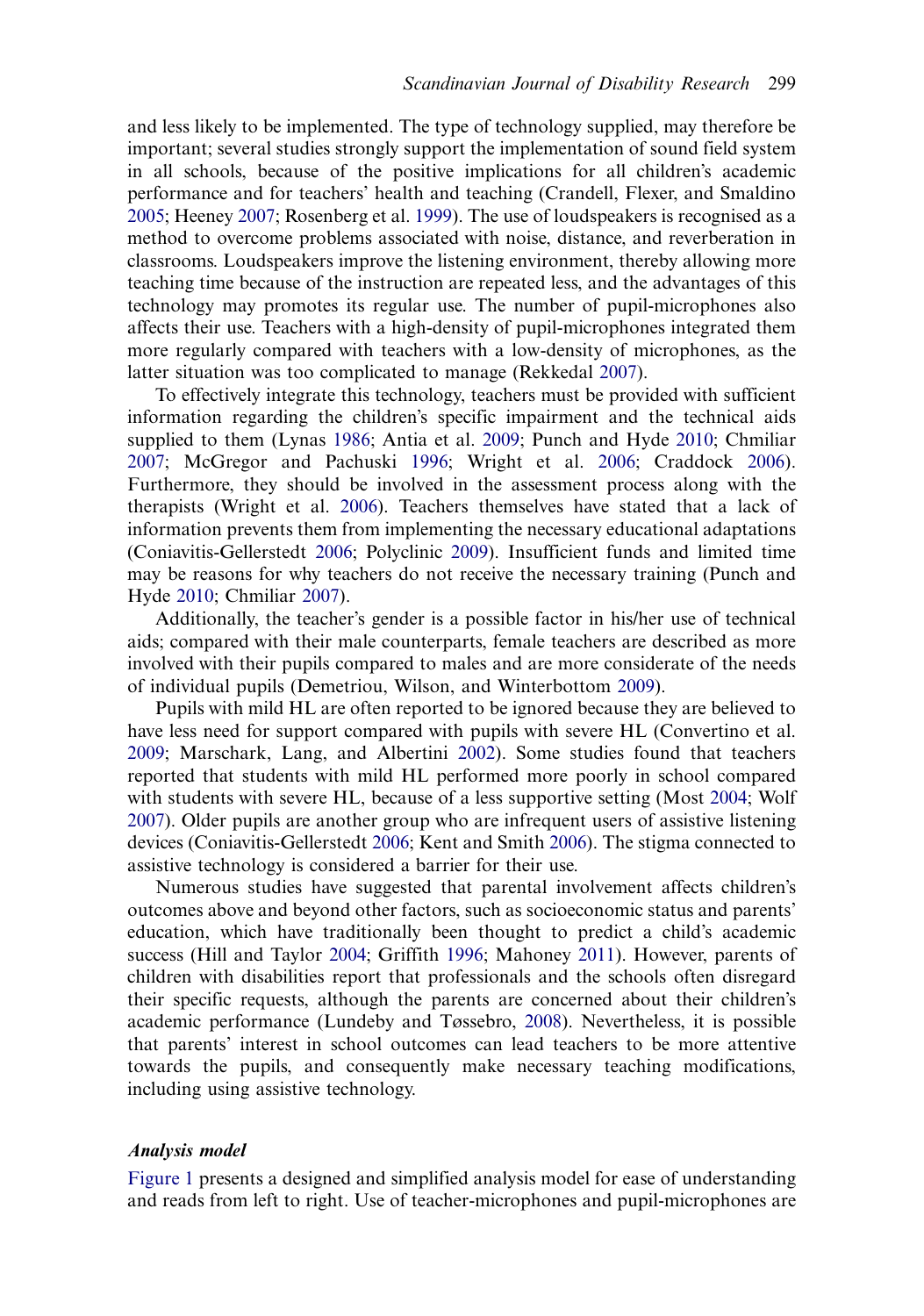<span id="page-3-0"></span>

Figure 1. The theoretical model of the interactions between microphones uses and the factors related to the teachers, students, parents, and educational and technical interventions represented by knowledge, class size, participation in classroom lessons, acoustics, loudspeakers, number of pupil-microphones, and errors with the microphones.

the dependent variables. The grey lines correspond to the variables anticipated to have an indirect effect on the dependent variables. Some of these variables are also believed to have direct effects as represented by the black lines in the figure. The independent variables are expected to be correlated.

The teachers were characterised according to gender, their attitudes towards the equipment and knowledge about hearing impairment and the technical aids, whereas the exogenous variables HL and school age represent the pupil factors. The parents were evaluated on their involvement in their child's academic progress and social behaviour.

The teachers' attitudes towards assistive technology are regarded as a critical intermediate variable, because positive attitudes seem to be essential to the successful implementation of assistive technology (Copley and Ziviani [2004](#page-17-0); Ludlow [2001](#page-17-0); Silverman, Stratman, and Smith [2000;](#page-18-0) Heeney [2007](#page-17-0)). Their approaches to and use of microphones was expected related to the following previously defined factors: the characteristics of the teachers, pupils and parents, as well as those of the educational and technical interventions. Based on previous research a hypothesis was that teachers would be positively inclined towards the microphones if they were female (Demetriou, Wilson, and Winterbottom [2009](#page-17-0)). Furthermore, infrequent use of microphones among adolescents has been reported; and was also anticipated to affect these results. A high degree of knowledge about hearing impairment and the technical equipment was assumed to be a positive predictor, as were parents who demonstrate a high degree of involvement in their children's schooling. If the teachers experienced few technical problems and/or taught small classes, they were expected to be content. Managing the pupil-microphones can be challenging in large classes, whereas use of teacher-microphones may occur irregularly in small classes. Teachers may also consider the use of microphones sufficient to accommodate the pupils' needs and consequently make fewer educational adaptations. Additionally,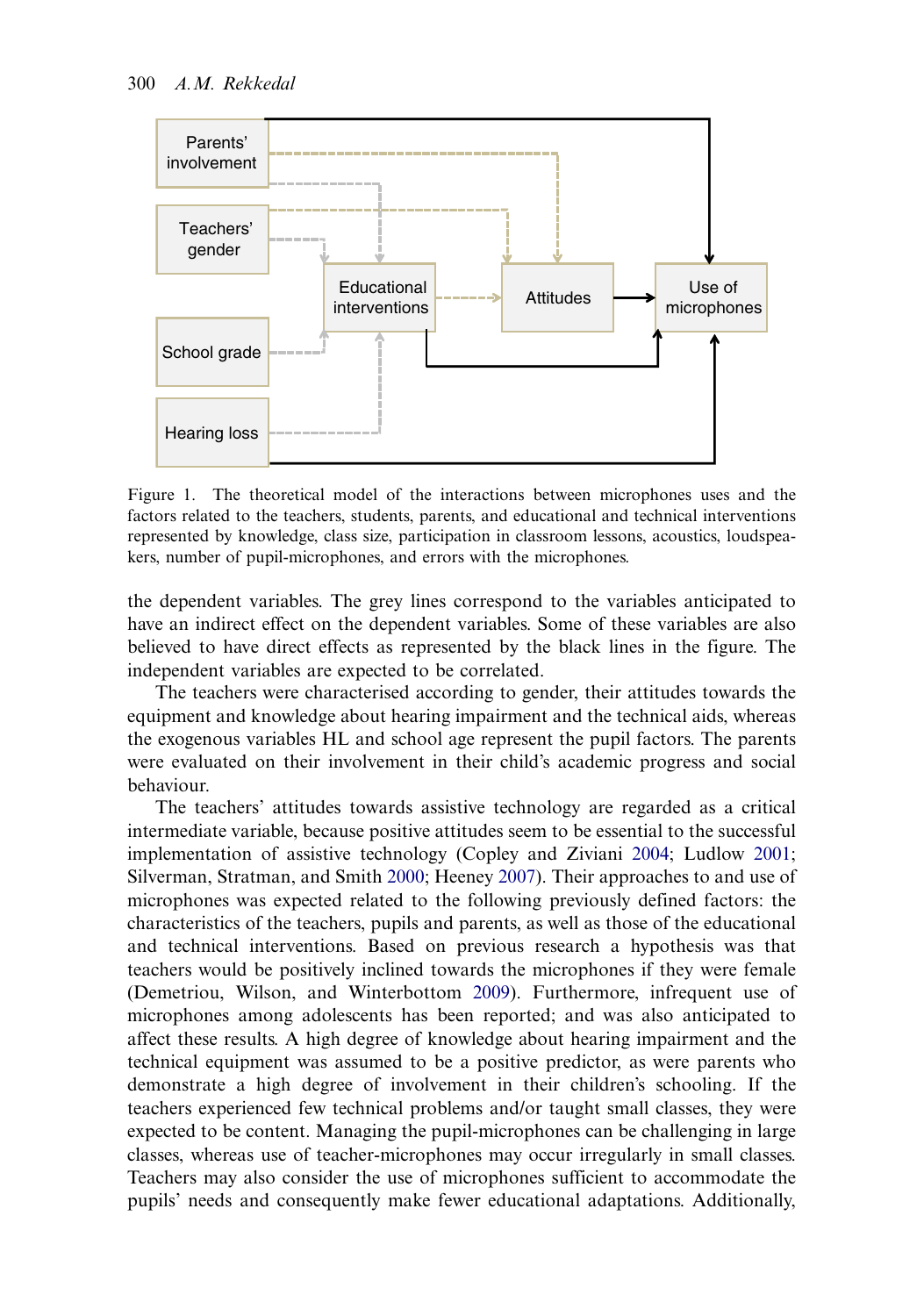the teachers were assumed to be positively disposed towards the microphones if the pupils participated regularly in classroom activities, thereby affecting the teachers' use of assistive technology. All of these factors were expected to impact the implementation of the microphones.

The type of technical equipment, such as loudspeakers and a high-density of pupil-microphones (although the density of microphones was evaluated only with pupil-microphones) were believed to be positively correlated with the use. Classroom acoustics were also important; poor acoustic design exacerbates the problems of noise in modern classrooms and increases the children's difficulties in understanding their teachers (Heeney [2007\)](#page-17-0). Use of microphones was assumed to occur frequently in rooms with poor acoustics to improve the listening environment. Finally, the characteristics of the parents and the pupils were also hypothesised influencing the types of technical and educational interventions offered.

## **Methods**

The participants were Norwegian teachers assigned to pupils with HL who ranged from fifth to tenth grade and were in ordinary schools. The pupils were recruited from twelve Assistive Technology Centres and four National Resource Centres for Hearing Disability. Two counties were excluded because a pilot project was completed in these counties in 2007. Information letters were sent by the centres to the parents to inform them about the survey and to obtain permission to contact the children's teachers. In all, 187 parents consented, resulting in a participation rate of approximately 34%. No data were available for the pupils who did not participate, and it was difficult to perform a non-responder analysis. However, the target group consisted of younger children with HL, a group often subjected to research, and parents may be more ambivalent about allowing them to participate.

Questionnaires and information letters were sent to the 187 teachers approved by the parents and 167 teachers returned the questionnaires, a response rate of 89%. The teachers were offered two response alternatives, either by Internet or on paper, and 80.6% answered via paper. Table 1 presents the distribution of the teachers' gender and age. The majority were females between 31 to 50 years of age. Table 1 shows the distribution of school grades; with the majority of teachers worked with pupils in primary schools (fifth to seventh grade), and a smaller number were in secondary schools (eight to tenth grade).

| Males            | 32.1 |
|------------------|------|
| Females          | 67.9 |
| Age              |      |
| < 30             | 10.2 |
| $31 - 50$        | 56.3 |
| > 51             | 33.5 |
| Primary school   | 60.3 |
| Secondary school | 39.7 |
|                  |      |

Table 1. The distribution of teachers' gender, age, and school  $\left(\frac{9}{6}\right)$ , N = 167).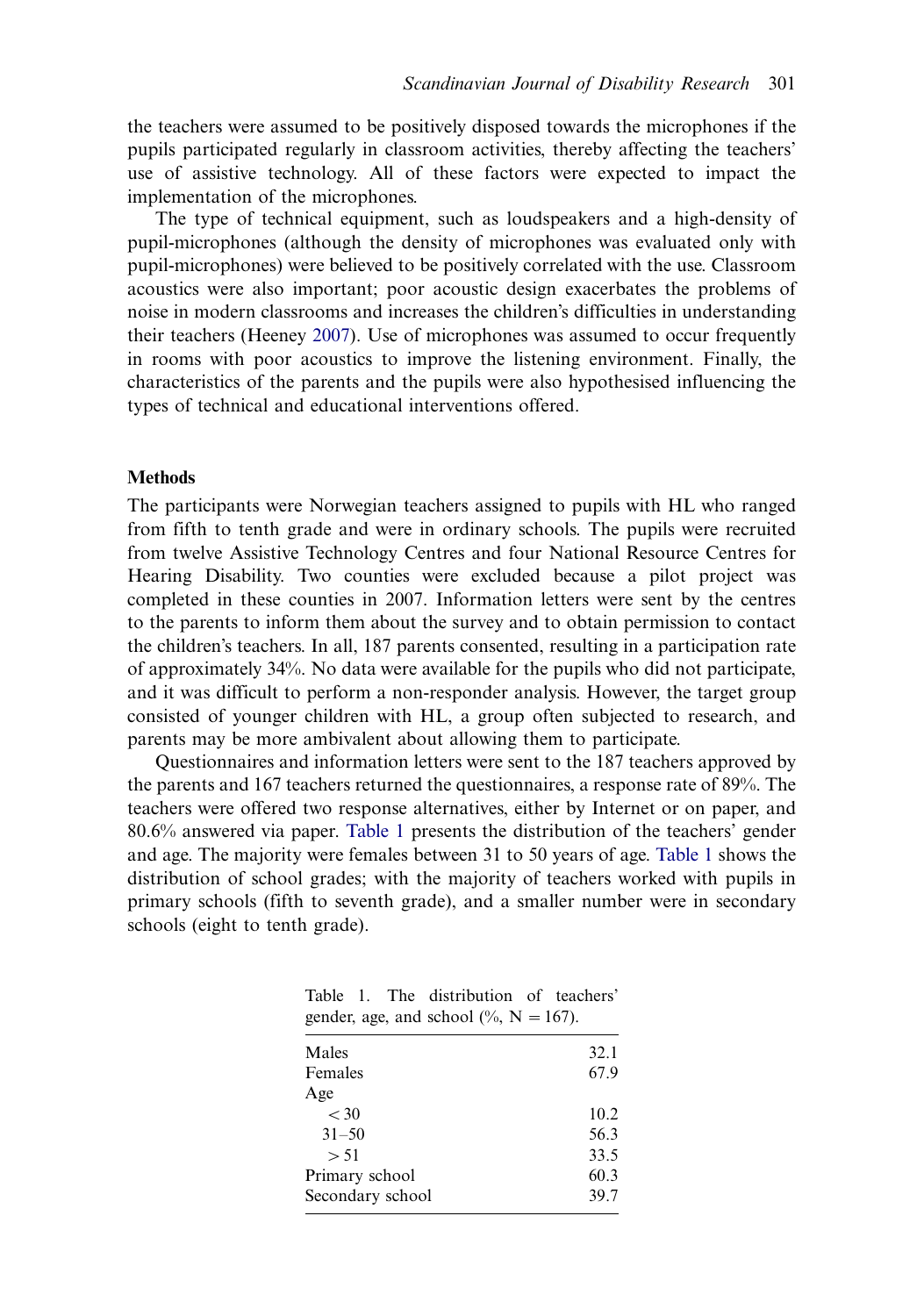## <span id="page-5-0"></span>302 A.M. Rekkedal

## Ethical considerations

The study was approved by the Norwegian Social Science Data Services. Questionnaires and a description of the study were sent to the teachers. The teachers were informed of the anonymity of the research and that they could quit the study at any time. It has been reported that teachers endure high stress levels due to demands from administrators, colleagues, and students, which is compounded by work overload (Klassen and Chiu [2010](#page-17-0)). It may feel overwhelming to also spend time on questionnaires; however, the teachers responded positively, and some teachers remarked that the questionnaires were useful.

## Type of equipment

Table 2 presents the number of teachers supplied with teacher-microphones. Approximately 74% of the teachers who received teacher-microphones were also given pupil-microphones. The majority were provided with a high-density of pupilmicrophones (e.g. one microphone per one or two classmates), as observed in Table 2. The classmates must be willing to handle these microphones. During classroom conversations, a pupil must press the microphone switch. Furthermore, all microphones must be regularly charged.

Differences emerged between the teachers in the primary and the secondary school regarding the distribution of pupil-microphones. Approximately 80% of the teachers in the primary schools were supplied with pupil-microphones compared with 63% of the teachers in the secondary schools  $(\chi^2 = 5.424, p = 0.017)$ . No differences were found between the groups regarding teacher-microphones ( $\chi^2$  = 0.111,  $p = 0.469$ .

Normally, the following three types of sound transmission systems are supplied; microphones connected to loudspeakers, microphones in combination with inductive loop systems, or microphones in combination with FM systems, as shown in Table 2. The latter two systems may further be connected to loudspeakers. Differences emerged between the classrooms with loudspeakers and those without in terms of the density of pupil-microphones ( $\chi^2 = 8.005$ , p = 0.004). Approximately 76% of the classrooms with no loudspeaker systems were supplied with a high-density of

| Have teacher-microphones                     |      |
|----------------------------------------------|------|
| Yes                                          | 90.5 |
| N <sub>0</sub>                               | 9.5  |
| Number of student microphones                |      |
| One microphone per more than five classmates | 14.3 |
| One microphone per five classmates           | 3.6  |
| One microphone per four classmates           | 11.6 |
| One microphone per three classmates          | 8.0  |
| One microphone per two classmates            | 47.3 |
| One microphone per one classmates            | 15.2 |
| Type of sound transmission system            |      |
| Loud speaker only                            | 49.7 |
| Inductive loop with or without Loudspeaker   | 29.8 |
| FM with or without loudspeaker               | 20.5 |

| Table 2. Use of assistive listening devices (%, $N = 167$ ). |  |  |  |  |  |  |  |
|--------------------------------------------------------------|--|--|--|--|--|--|--|
|--------------------------------------------------------------|--|--|--|--|--|--|--|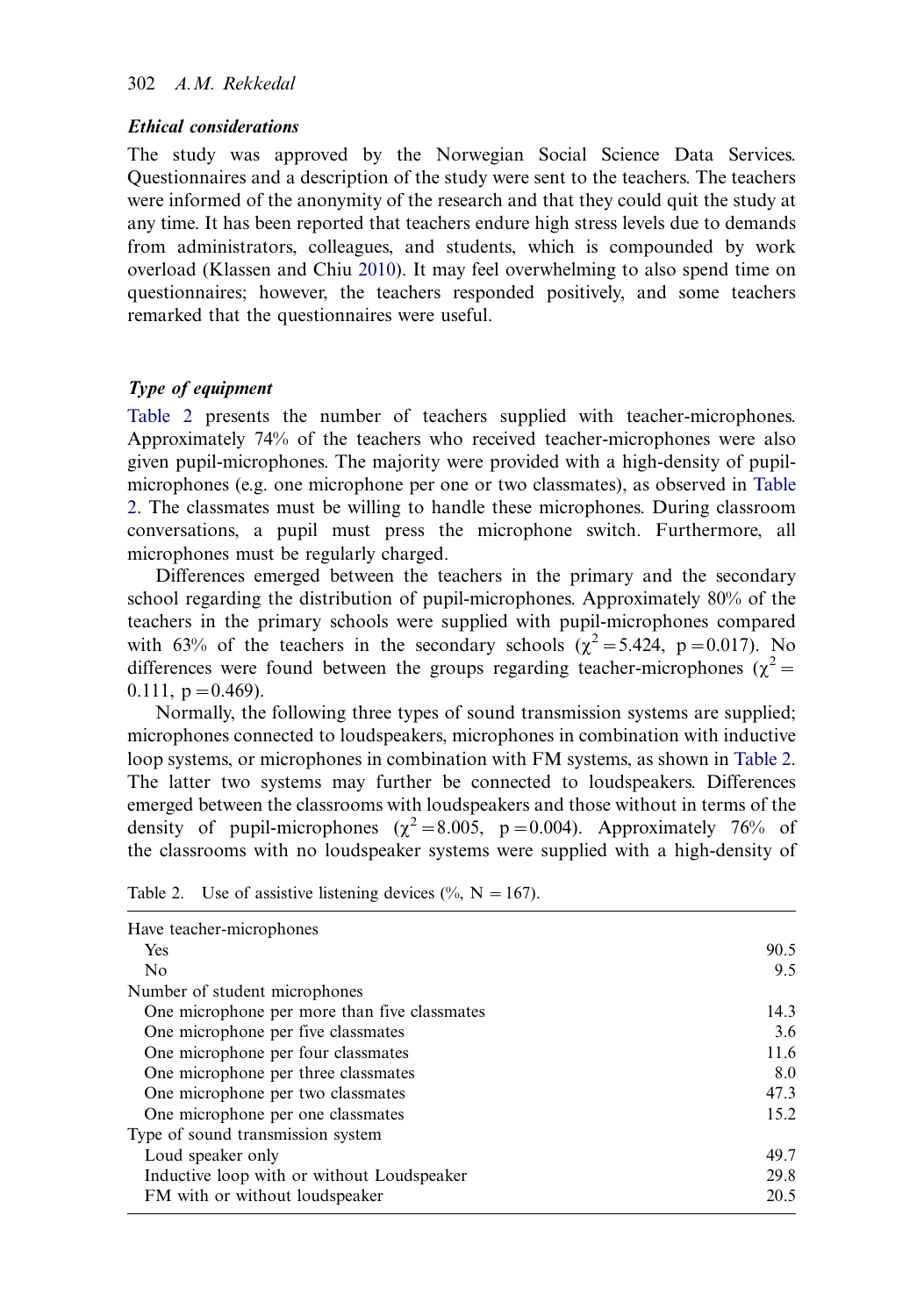pupil-microphones, whereas 49% of those with loudspeakers had a high-density of microphones.

Approximately 56% of the teachers reported that they always used teachermicrophones during teaching and classroom conversations, 30% reported that they almost always used them, and 14% used them sometimes or seldom. The usage of pupil-microphones was lower; only 17% of the teachers reported always using them, 45% used them almost always, and 38% used them sometimes or seldom.

## Measures

The survey questions were designed based on the literature described above and on a previous pilot project. The dependent variable 'use of teacher-microphones' was measured with the question; 'how often do you use microphones when: (1) you teach and speak to the entire class; and (2) you have class discussion/conversation ('never,' 'seldom,' 'sometimes,' 'almost always,' or 'always'). The two items were combined into one factor with a Cronbach's alpha of 0.576, which is less than ideal. A similar question and response alternatives measured the second dependent variable 'use of pupil microphones.' The pupils' microphone usage was evaluated with the following categories: (1) classmates ask or answer questions during class; (2) classmates have class discussions/conversations; (3) classmates ask or answer questions during lessons together with other classes; and (4) classmates are performing or reading. The four items were combined into one factor with a Cronbach's alpha of 0.804.

Four variables were related to characteristics of the teachers. A five-item questionnaire assessed the teachers' 'attitudes towards teacher-microphones'; (1) the microphone is impractical to wear; (2) the microphone is too much to control/handle; (3) it is difficult to switch the microphone on and off during the lesson; (4) the students tend to concentrate more when the microphone is used; and (5) the microphone is used even when the student is absent ('totally disagree,' 'disagree,' 'neither agree nor disagree,' 'agree,' and 'totally agree'). Principal component analysis confirmed one factor, and a Cronbach's alpha of 0.726 was satisfactory. The variable 'attitudes towards pupil-microphones' had similar response alternatives as to the teachermicrophone, and the following statements were evaluated; (1) it is easy for pupils to use the microphones correctly; (2) the microphones hinder pupils' spontaneity; (3) the microphones structure/discipline the pupils; (4) it is difficult to motivate the pupils to use the microphones; (5) the microphones are in use even if the particular pupil is absent; and (6) the microphones are too much to control/handle. Principal component analysis indicated one dimension, and the Cronbach's alpha of 0.744 was acceptable. Two questions measured teachers' 'knowledge'; (1) how much knowledge do you have about hearing impairment ('have little or no knowledge,' 'have some knowledge but need to learn more,' and 'have enough knowledge'); and (2) How well do you know the microphone system ('I am able to handle the system but unable to fix simple errors, such as lack of antennas or power supply,' and 'I have good knowledge and am able to fix simple errors, such as lack of antennas or power supply'). The Cronbach's alpha of only 0.441 for the two questions was less than ideal. However, the variable was treated as one factor to obtain a continuous variable. Finally, the teachers' gender  $(0 = male,$ and  $1 =$  female) was treated as a dichotomous variable.

Two variables related to the pupils. HL was based on a measurement used in Hendar's study (Hendar [2008\)](#page-17-0), and is presented in [Table 3](#page-7-0). The variable was transformed into a dichotomous variable  $(0)$  = hear without hearing aids, 1 = hear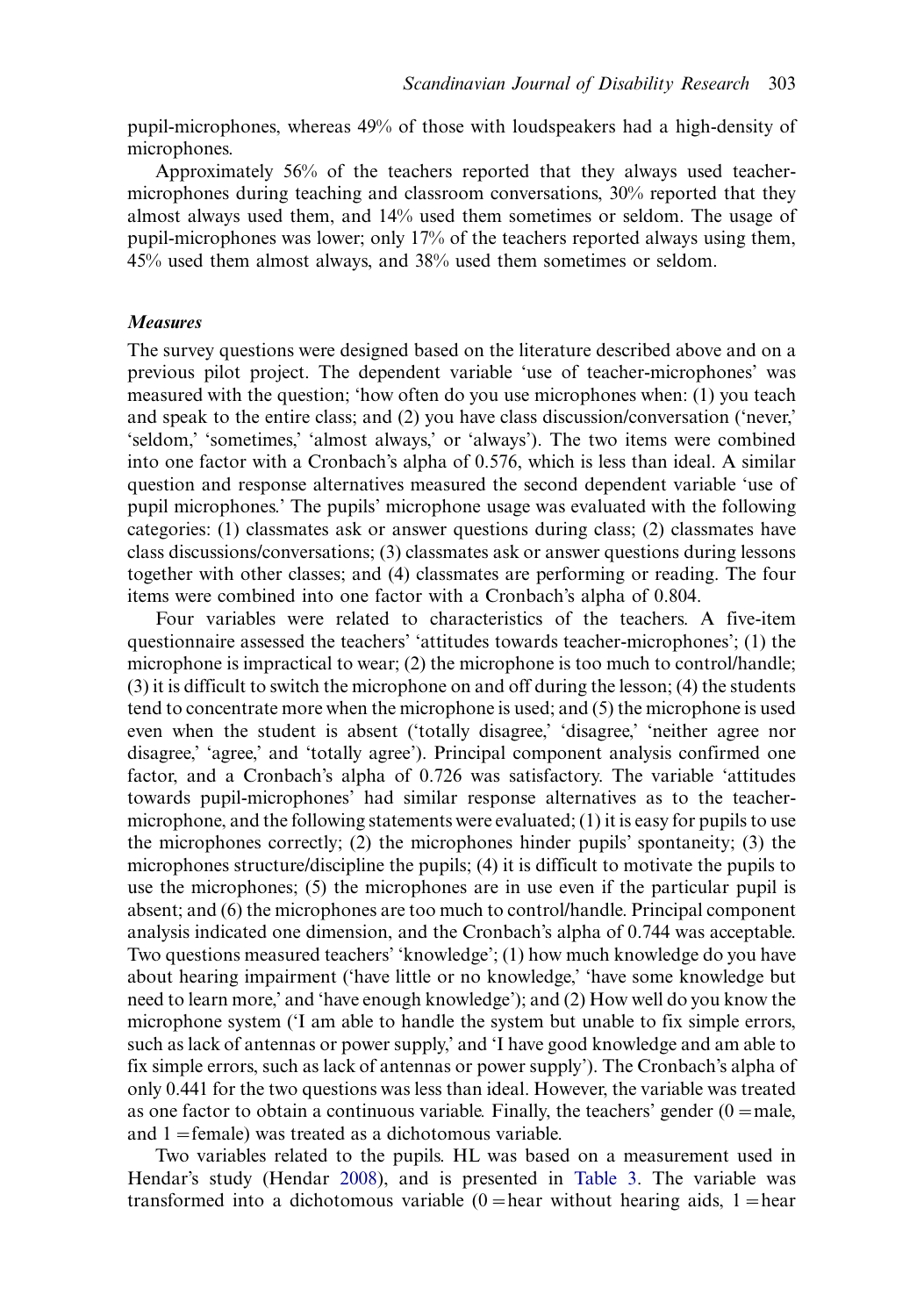## <span id="page-7-0"></span>304 A.M. Rekkedal

| 58.9 |
|------|
| 30.4 |
| 10.2 |
|      |
| 0.6  |
|      |

with hearing aids/cochlea implant), as was the pupils' 'school grade'  $(0 = \text{secondary})$ school, and  $1 = \text{primary school}$ . The teachers evaluated the variable 'parents' involvement' with the following questions; to what extent are you satisfied with parents' involvement in the following settings: (1) the pupil's academic performance; and (2) the pupil's social performance ('to no degree,' 'to a minor degree,' 'to some degree,' 'to a high degree,' or 'to a very high degree'). The two items were converted to one factor with a Cronbach's alpha of 0.889.

Three variables were related to the equipment and four variables to the educational interventions. Use of loudspeakers was treated as a dichotomous variable ( $0 = no$ , and  $1 = yes$ ). [Table 2](#page-5-0) shows the 'number of pupil-microphones' per pupils. The statement 'there are often some errors with the (teacher-/pupil-) microphones,' had response alternatives similar as to those for the attitudes towards teacher-microphones.

The variable 'educational adaptations' was adapted from the Conivatis-Gellerstedt study [\(2006](#page-16-0)) and consisted of the following seven items; how often do you give: (1) introduce new information, concepts, and words written on paper or blackboard; (2) visualise the lecture with concrete pictures; (3) give individual instructions or preparation beforehand; (4) pay attention to the student's understanding; (5) repeat classmates' answers; (6) place the pupil so he/she can see both classmates and teachers; and (7) speak more clearly ('never,' 'seldom,' 'monthly,' 'weekly' and 'daily'). Principal component analysis indicated two factors, however the Cronbach's alpha appeared unsatisfactory for the two factors, whereas a Cronbach's alpha of 0.775 for all items was acceptable.

'Participation' in teaching was measured with by hours of special education outside the classroom ('3–4 hours daily,' '1–2 hours daily,' '3–4 hours weekly,' '1–2 hours weekly,' '2-3 hours monthly,' and 'less'). 'Class size' was a continuous variable where the number of pupils varied from 7 to 72. Classroom 'acoustics' was measured with the response alternatives 'extremely poor acoustics,' 'poor acoustics,' 'good acoustics,' 'extremely good acoustics,' and 'unsure.'

#### Analysis

Version 18.0 of the SPSS (SPSS Inc., Chicago, IL, USA) software package, along with AMOS 18, was used for the statistical analysis. Statistical significance was set at  $p=0.05$ . Chi-square tests for independence were performed to compare the differences in obtaining pupil-microphones for the teachers in primary and secondary schools and teachers with and without loudspeakers. A principal component analysis was carried out to evaluate data reduction for the variables 'attitudes towards teacher-microphones and pupil-microphones.' Cronbach's alpha was computed to estimate the internal consistency of all of the instruments used.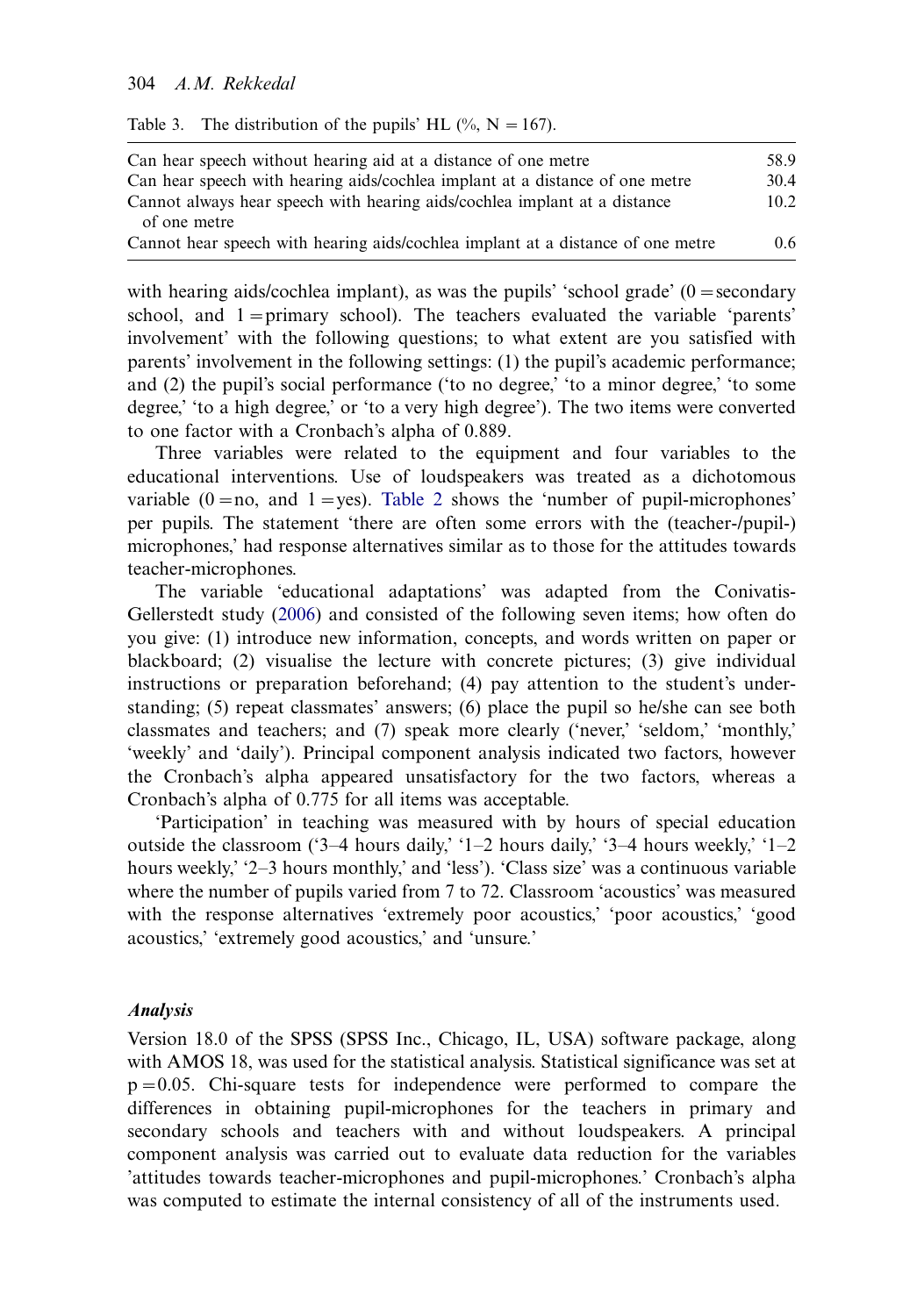To examine the assumptions of the theoretical structural equation model (SEM), bivariate regression analyses of the dependent and independent variables were conducted, followed by multiple regression analyses. AMOS was performed in conjunction with the SEM analyses. The assumption of the SEM analyses was, unfortunately, not supported. Only exogenous variables may be dichotomous in an SEM analysis. Almost all of the endogenous variables used here were continuous, except from the dichotomous variable 'loudspeakers,' which was treated as an endogenous variable in the analysis of the teacher-microphones. However, the multiple regression analyses indicated that 'loudspeakers' significantly affected 'attitudes towards teacher-microphones' (Beta $=0.451$ , p $< 0.001$ ) and 'use of teacher-microphones' (Beta  $=$   $-$  0.219, p $<$  0.01).

#### Data screening and collinearity diagnostics

Data screening revealed skewed distributed data concerning the use of teachermicrophones and pupil-microphones. Although the distributions were negatively skewed, SEM analyses were completed for both variables. A structural analysis of the collinearity diagnostic for the variables included in the SEM analyses indicated no collinearity for the teacher-microphones variable (tolerance: 0.84 to 0.95; VIF: 1.04 to 1.18). The result of the Durbin-Watson test was well within the boundaries for  $acceptance (Durbin-Watson = 1.96)$ , and interpretation residuals gave no reason for concern (Cook's distance  $\langle 1 \rangle$ ). No collinearity was found concerning pupilmicrophones (tolerance: 0.83 to 0.92; VIF: 1.08 to 1.19), and the result of the Durbin-Watson test was well within the boundaries for acceptance (Durbin- Watson  $=1.87$ ). The interpretation residuals gave no reason for concern (Cook's distance  $\langle 1 \rangle$ ). The two intermediate variables, 'attitudes towards teachermicrophones' and 'attitudes towards pupil-microphones' had satisfactory normal distributions.

## Reliability and validity

Internal consistency measured through Cronbach's alpha was acceptable for the questions used, except for 'use of teacher-microphones' and 'knowledge.' Other options for measuring reliability, such as performing a test-retest were deemed unrealistic.

No standardised tests were used, although they are preferable and may improve the construct validity. The concept of attitudes towards microphones was composed based on secondary literature and a previous pilot project. However, Cronbach's alpha proved satisfactory and may indicate an acceptable conceptual validity. Two less reliable variables investigated were 'classroom acoustics' and HL. These variables were measured imprecisely, but the pilot project had shown that not all parents had access to an audiogram.

The internal validity seems satisfactory, and a causal connection was found between the dependent and independent variables. However, the difficulties determining the cause and effect may be a threat to the internal validity. Whether the variables reflect the past or the present is an important issue. Almost all of the personal and all of the intervention variables are considered to reflect the past. The dependent variables 'attitudes' and 'use of microphones' represent the present;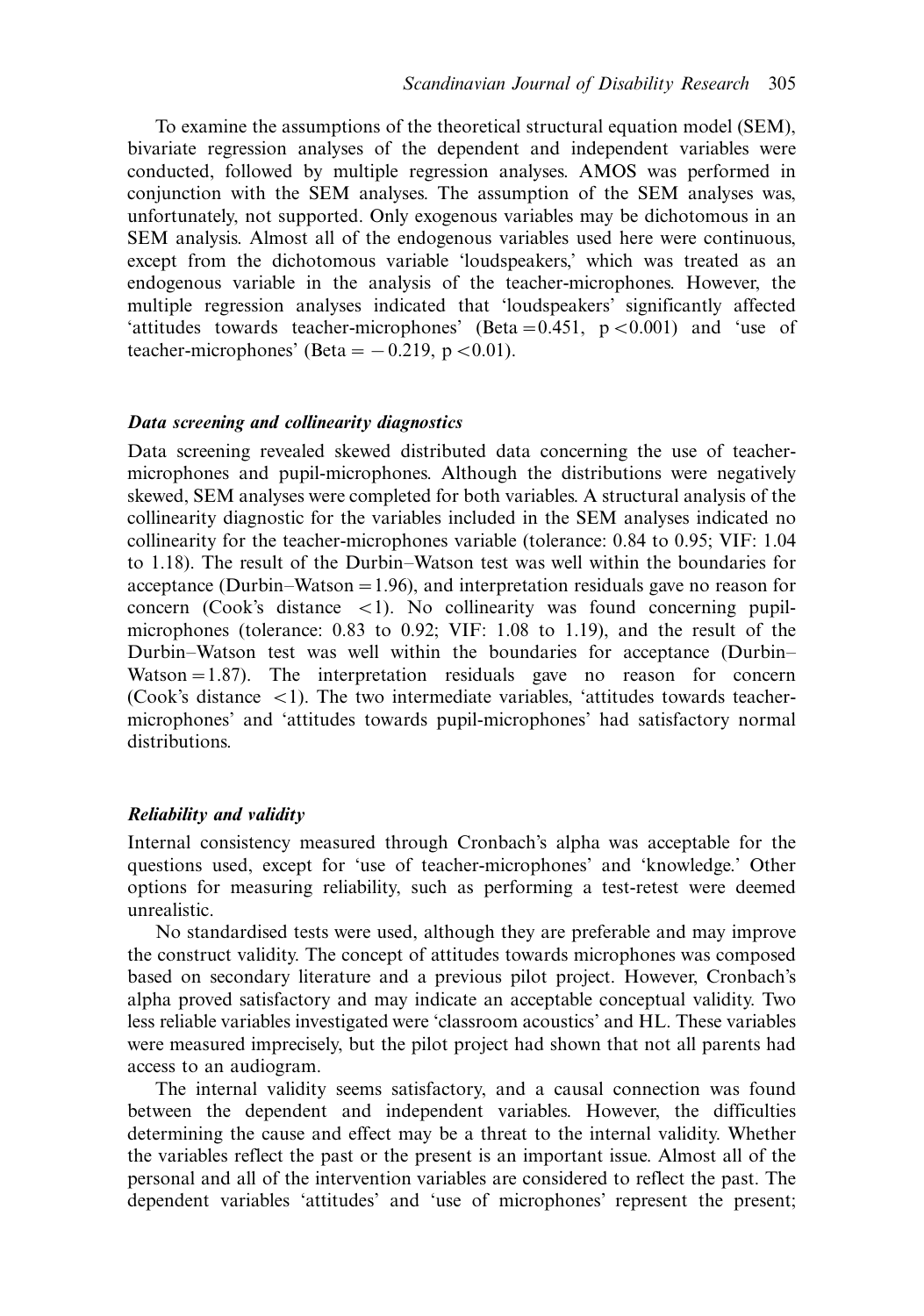consequently the causality between the variables is not quite clear. Additionally, the causality between errors and the use of pupil-microphones is unclear.

### **Results**

#### Initial analyses

To prepare the SEM analyses, bivariate regression analyses were first conducted. All the independent variables, which included the educational/technical interventions and the characteristics of the teachers, pupils and parents, were analysed with the two intermediate variables 'attitudes towards teacher-microphones and pupil-microphones' and the two dependent variables. The independent variables with significant effects were subsequently included in the multiple regression analyses, and the variables with significant effects in any of the multiple regression analyses were included in the SEM analyses.

The variables with significant bivariate relationships to 'attitudes towards teacher-microphones' included the following: knowledge, loudspeakers, errors, gender, and parents' involvement. The multiple regression analysis indicated that all of the variables except 'errors' became significant predictors and these variables were included in the SEM analysis.

The variables with significant bivariate effects on the use of teacher-microphones were 'attitudes towards teacher-microphones,' 'knowledge,' 'educational adaptation,' 'HL' and 'parents' involvement.' Only the variables 'attitudes towards teachermicrophones' and HL became significant in the multiple regression analysis and were included in the SEM analysis.

Similar to the results of the teacher-microphones analysis, 'errors' and 'knowledge' were significant predictors for 'attitudes towards pupil-microphones.' Additionally, 'school grade,' 'number of pupil-microphones,' and 'acoustics' exhibited significant effects. All of the variables except 'school grade' contributed significantly in the multiple regression analysis. 'School grade' was nevertheless included in the SEM analyses because the variable significantly influenced some of the educational interventions. 'Acoustics' was excluded from further analyses because 11.6% of the respondents answered 'unsure.'

The variables 'attitudes towards the pupil-microphones' and 'HL' had bivariate effects on the use of pupil-microphones. Moreover, the findings were significant for 'knowledge,' 'number of pupil-microphones' and 'errors.' All of these variables were included in the SEM analysis. No bivariate associations were found between the microphones and 'participation in classroom activities' or 'class size,' and these variables were excluded from further analyses.

## Factors directly affecting the microphone use

The initial theoretical model [\(Figure 1\)](#page-3-0) resulted in unsatisfactory fit indices, i.e. an unsatisfactory agreement between the reproduced and the existing covariance matrix. Modifications based on the theoretical considerations and suggested modifications made by AMOS produced the modified SEM shown in [Figure 2](#page-10-0) for the teachermicrophones and [Figure 3](#page-10-0) for pupil-microphones. The model fits were acceptable. The chi-square (v2-test) yielded results that were not significant, indicating that there were no significant differences between the modified theoretical model and the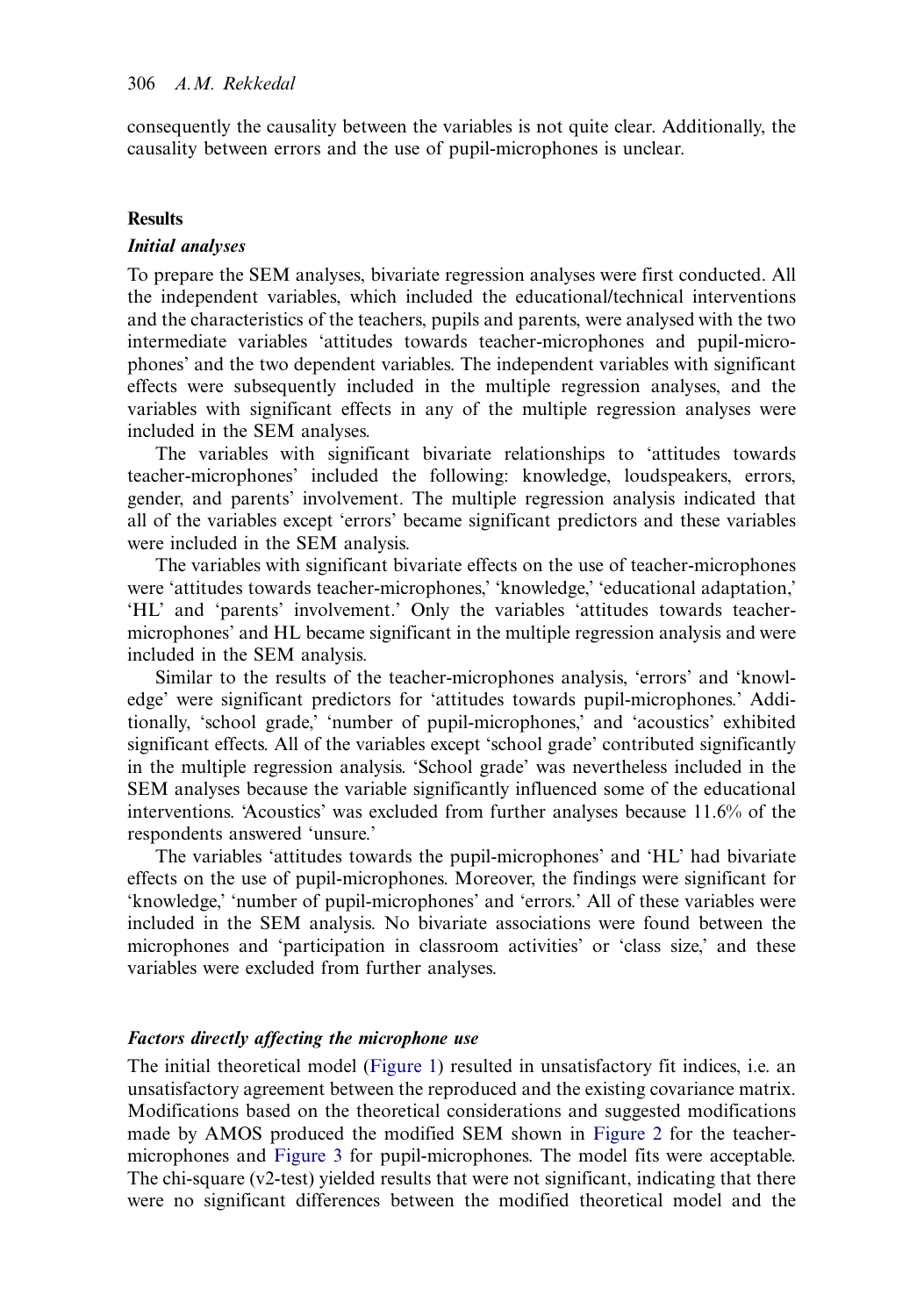<span id="page-10-0"></span>

Figure 2. The modified structural equation model of the relationship between the use of teacher-microphones and the factors related to the teachers, pupils, parents, and technical and educational interventions.



Figure 3. The modified structural equation model of the relationship between the use of pupil-microphones and the factors related to the teachers, pupils, and technical and educational interventions.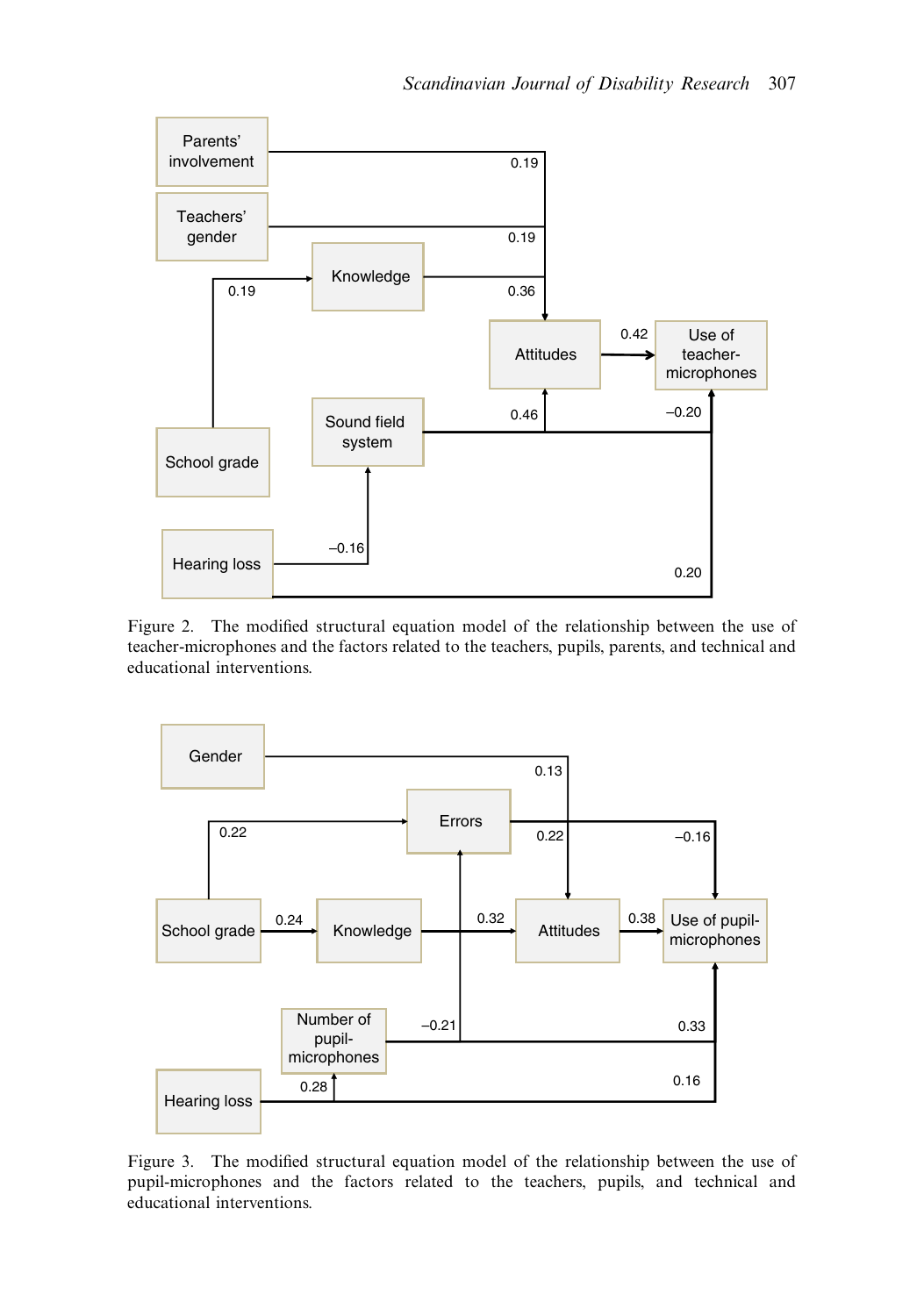empirical models based on the data. The root mean square error of approximation (RMSEA) was 0.04 for [Figure 2](#page-10-0) and 0.02 for [Figure 3;](#page-10-0) a REMSEA under 0.05 is considered to be an acceptable fit. The goodness of fit indices (CFI/IFI $=0.975$ ; TLI = 0.939) of [Figure 2](#page-10-0) and (CFI/IFI = 0.992; TLI = 0.983) of [Figure 3](#page-10-0) were all over 0.9, which is the threshold value for a satisfactory model fit.

Figures 2 and 3 present the standardised beta coefficients for the use of teachermicrophones and the use of pupil-microphones and are to be read from left to right. The thick lines represent the variables with direct effects on the dependent variable 'use of microphones' which appears on the right side of the figure. The other lines represent the variables with indirect effects on microphone utilisation.

The analysis indicates that 'attitudes towards the microphones' and 'HL' directly affect the use of teacher-microphones (Beta =  $0.42$ , 0.20) and pupil-microphones  $(Beta = 0.38, 0.16)$ . The teachers tended to consistently use teacher-microphones and pupil-microphones if they were positively inclined towards using the equipment or worked with pupils with severe HL. The educational and technical variables differed in their direct effects on usage of teacher-microphones and pupil-microphones. 'Loudspeakers' is associated with use of the teacher-microphones (Beta  $=$  -0.22). Although the use of loudspeakers appears to be non-significant in the bivariate regression analyses, when controlled for other variables the SEM analysis indicates that use of loudspeakers negatively affects the teacher-microphones usage. Accordingly, loudspeakers appear to lead to reduced utilisation of teacher-microphones rather than frequent utilisation as has been assumed. 'Number of pupil-microphones' and 'errors' (Beta =  $0.33$ , - $0.17$ ) are related to the use of pupilmicrophones. A high-density of microphones appears to promote regular use. Frequent technical problems negatively impact the use of pupil-microphones.

#### Factors indirectly affecting the use of microphones

The other independent variables indirectly affect use of microphones though the intermediate variables. 'Knowledge' was associated with the attitudes towards both teacher-microphones (Beta =  $0.36$ ) and pupil-microphones (Beta =  $0.32$ ). Use of loudspeakers (Beta $=0.46$ ) positively influenced the attitudes towards teachermicrophones. The personal characteristic of the teachers' gender' is related to both teacher-microphones (Beta =  $0.19$ ) and pupil-microphones (Beta =  $0.13$ ). Female teachers seem more satisfied with the microphones than male teachers. A positive approach to the teacher-microphones is further associated with high parental involvement in the children's school performance (Beta =  $0.19$ ).

The exogenous variable 'school grade' interfered with the educational and technical interventions. As shown in [Figure 2](#page-10-0) and [Figure 3](#page-10-0), 'school grade' appears to be associated with 'knowledge' for both teacher-microphones (Beta $=0.19$ ) and pupil-microphones (Beta  $=0.24$ ). The teachers in the secondary school tend to report less knowledge about hearing impairment and the technical aids. Frequent errors with the pupil-microphones (Beta  $=0.22$ ) also influence the teachers' attitudes. HL is associated with the type of technical equipment supplied. Pupils with severe HL  $(Beta = -0.16)$  tend to use loudspeakers less and to frequently be supplied with a high-density of pupil-microphones (Beta =  $0.28$ ) as presented in the figures.

[Table 4](#page-12-0) presents the different variables' standardised total effects on one another regarding the teacher-microphones. The total effect is the combination of the direct effect and indirect effects through other variables. The bottom row presents the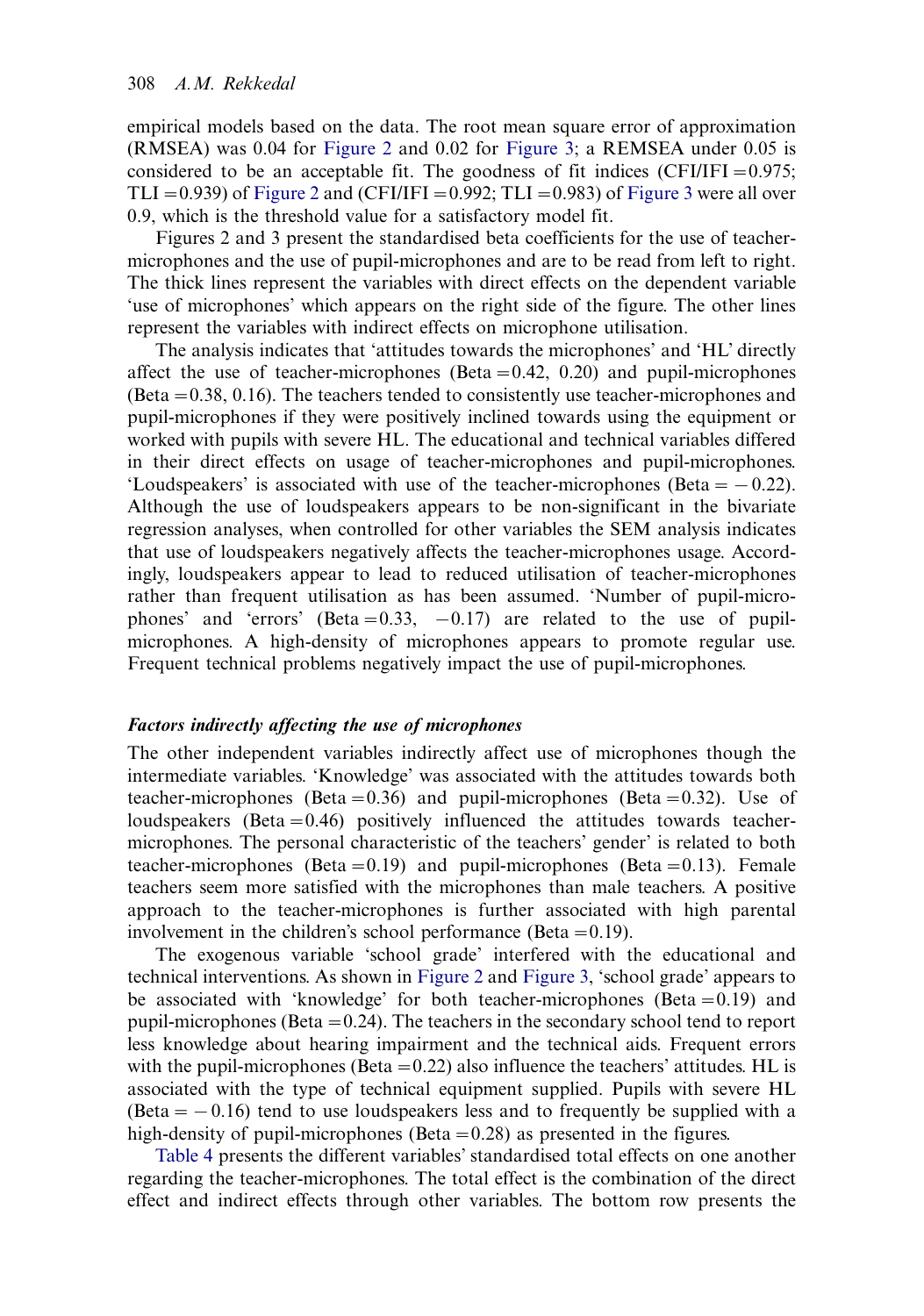|                               | Loudspeakers Knowledge involvement |      | Parents' | Hearing School<br>loss |      | grade Teachers' gender Attitudes |      |
|-------------------------------|------------------------------------|------|----------|------------------------|------|----------------------------------|------|
| Loudspeakers                  |                                    |      |          | $-0.16$                |      |                                  |      |
| Knowledge                     |                                    |      |          |                        | 0.19 |                                  |      |
| Attitudes                     | 0.45                               | 0.36 | 0.19     | $-0.07$                | 0.07 | 0.19                             |      |
| Use of teacher-<br>microphone | $-0.03$                            | 0.15 | 0.08     | 0.20                   | 0.03 | 0.08                             | 0.42 |

<span id="page-12-0"></span>Table 4. The total effects that the variables in [Figure 2](#page-10-0) have on one another (standardised beta coefficients).

dependent variable, and the columns indicate the independent variables. Each column should be read from top to bottom. Because 'loudspeakers' had a strong positive effect on attitudes, the total negative effect on use of teacher-microphones became nearly zero (Beta  $=$  -0.03). The adjusted total effect of 'HL' (Beta = 0.20) is the same because of the variable's negative effect on 'loudspeakers.' 'Knowledge' acquired an indirect effect (Beta $=0.15$ ) through the variable attitudes. 'Parents' involvement' affected to some degree, as seen in Table 5. The independent variables explained 40% of the variance in the attitudes towards teacher-microphones, and 19% of the variance in the use of teacher-microphones.

Table 5 presents the variables' standardised total effects on the use of pupilmicrophones. The adjusted total effect of the number of pupil-microphones (Beta 0.34) became slightly higher. HL (Beta =  $0.26$ ) exhibited a higher total effects because of the variable's direct and indirect effects on usage. 'Knowledge' (Beta $=0.12$ ) acquired an indirect effect similar as to the teacher-microphones. The adjusted total effect of 'errors' (Beta $=0.07$ ) became approximately zero. The independent variables explained approximately 18% of the variance in the attitudes towards pupilmicrophones and approximately 32% of the variance in the use of pupilmicrophones.

#### **Discussion**

The present investigation of the teachers' implementation of microphones to pupils with HL in inclusive schools aimed to examine to what extent teachers integrate microphones into their classroom routines and to explore factors that can influence the implementation of microphones. Based on secondary research, it was hypothesised

Table 5. The total effects that the variables in [Figure 3](#page-10-0) have on one another (standardised beta coefficients).

|                                 | Knowledge | Number of pupil-<br>microphones | Errors  | Hearing<br>loss | School<br>grade | Attitudes |
|---------------------------------|-----------|---------------------------------|---------|-----------------|-----------------|-----------|
| Knowledge                       |           |                                 |         |                 | 0.24            |           |
| Number of pupil-<br>microphones |           |                                 |         | 0.28            |                 |           |
| Errors                          | -         | $-0.21$                         |         | $-0.06$         | 0.22            |           |
| Attitudes                       | 0.32      | $-0.05$                         | 0.23    | 0.01            | 0.12            |           |
| Use of $pupil-$<br>microphones  | 0.12      | 0.34                            | $-0.07$ | 0.26            | 0.01            | 0.38      |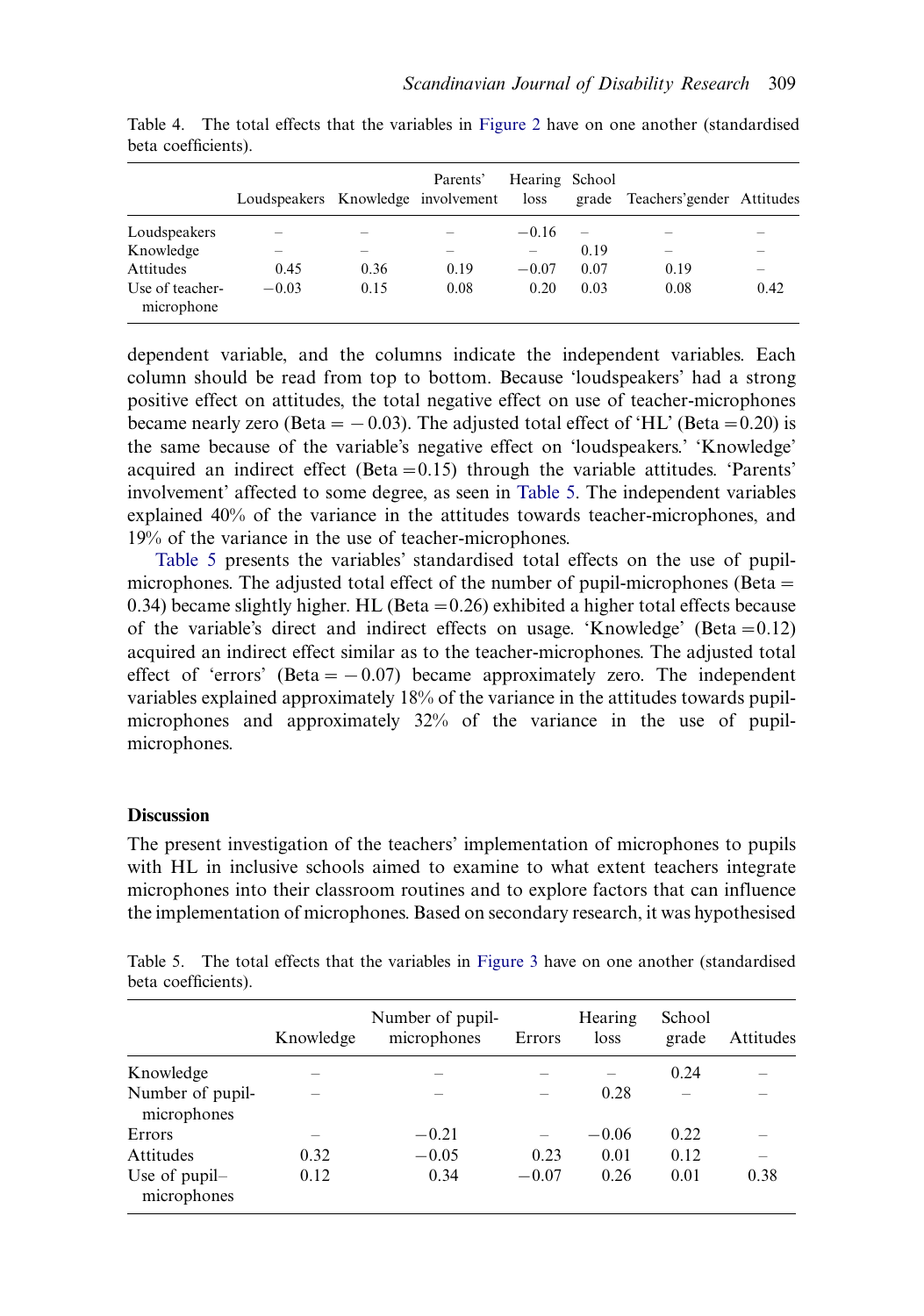that factors related to the teachers, pupils, parents, and educational and technical interventions would explain the variations in the teachers' use.

A major finding is the difference between the use of teacher-microphones and pupil-microphones. Few teachers report always implementing pupil-microphones and a relatively large group implement them occasionally. The pupil-microphones involve several participants and are consequently more challenging for the teachers to control and handle compared with their own microphones, which can explains the low results. Most teachers (56%) report always using teacher-microphones: however the rate was lower than in the study by Heeney [\(2007\)](#page-17-0), in which 63% claimed to consistently implement a sound field system for most teaching sessions. His study evaluated the effect of sound field system in an intervention group compared to a control group, which may have lead to a higher use. The majority of the teachers (86%) report almost always or always using the microphones, which is higher than that found by Coniavitis-Gellerstedt ([2006\)](#page-16-0), in which only 60% of the teachers reported implementing teacher-microphones when necessary. The findings here indicate that the teachers, to a large extent, seem willing to integrate teachermicrophones into their teaching, but are less able to integrate pupil-microphones.

## The importance of positive attitudes

A key explanation of frequent use appears to be the teachers' attitudes towards the microphones. If the microphones exhibited positive effects, were easy to manage, and were straightforward to use for both the teachers and the classmates, the teachers appeared to integrate both consistently. Other studies also point to teachers' attitudes towards assistive technologies as central factors (Copley and Ziviani [2004;](#page-17-0) Hemmingsson, Lidström, and Nygård [2009;](#page-17-0) Craddock [2006\)](#page-17-0), which this current study seems to support. Consequently, factors that can promote positive attitudes are important issues. As argued in the introduction section, the teachers' knowledge, the parents' involvement and the type of interventions were believed to be central dimensions to the teachers' attitudes towards microphones.

Knowledge about the hearing impairment and the technical aids as expected influenced attitudes and indirectly influenced the use of microphones. The majority of the teachers appear informed about hearing problems, although 44% of the teachers had never participated in courses arranged by the National Resource Centres, which may explain why numerous teachers reported needing additional information. Participating in such courses several times significantly improved the teachers' knowledge in contrast to never participating or participating at on only one occasion. Participation in courses outside the schools requires economic resources, which may explain why few teachers attended the courses. Most of the teachers also seem to be informed about the technical equipment, yet only 47% knew how to fix simple errors. In particular competency in using the technical equipment seems to lead to fewer problems with the pupil-microphones, which in turn promotes to positive attitudes. Accordingly, there is a need for systematic information concerning the technical equipment and hearing impairment. Such information improves the teachers' understanding of the need for teaching interventions (Lynas [1986](#page-17-0); Antia et al. [2009](#page-16-0); Punch and Hyde [2010](#page-18-0); Chmiliar [2007](#page-16-0); McGregor and Pachuski [1996](#page-17-0); Wright et al. [2006](#page-18-0); Craddock [2006\)](#page-17-0), and therefore encourage positive attitudes towards and frequent use of the equipment.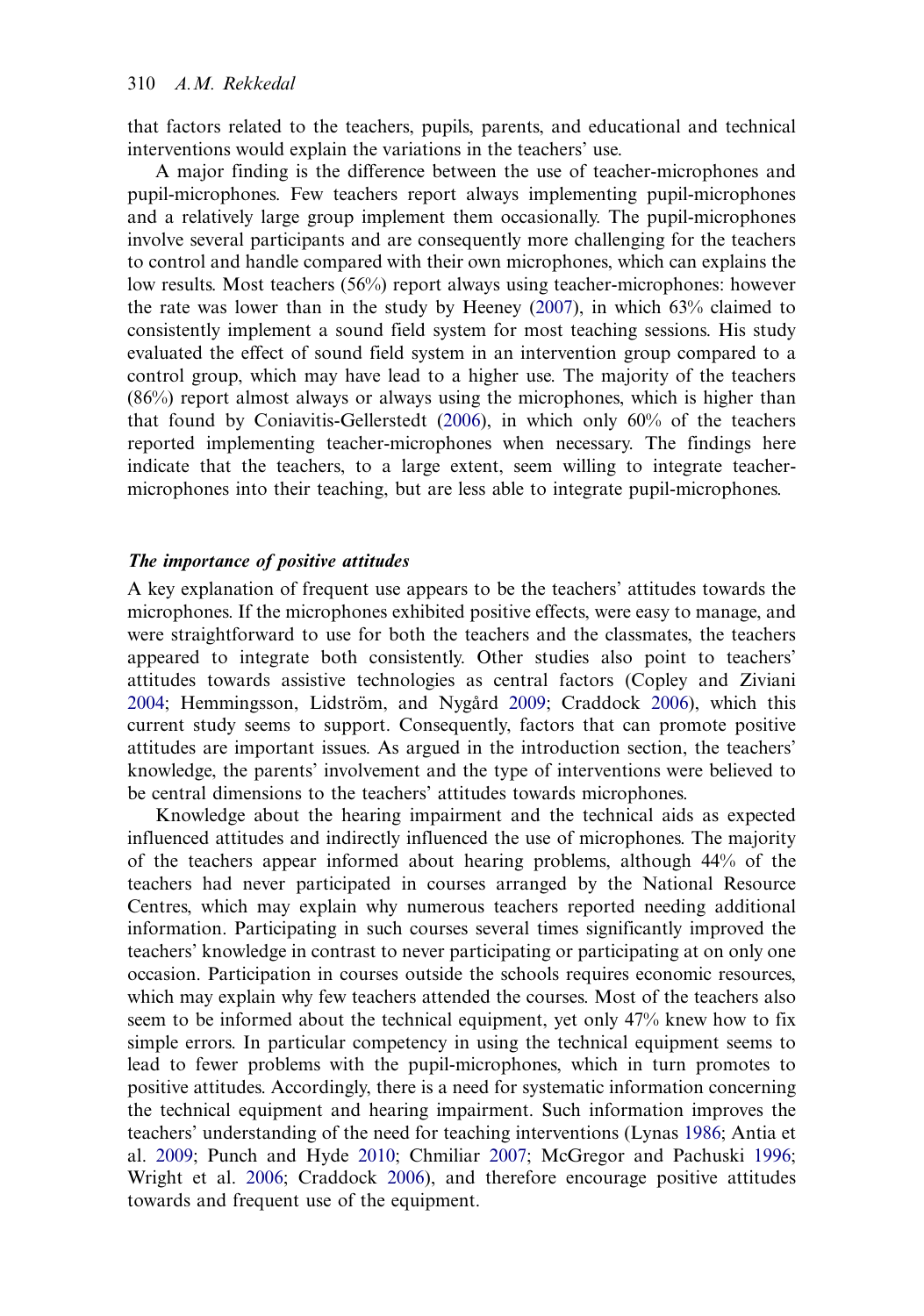Gender signalled a difference in the teachers' attitudes; female teachers appear to be more comfortable with the microphones than male teachers. The male teachers also seem less willing to make educational adaptations compared with the female teachers. 'Educational adaptations' was not related to the use of microphones, but because a gender effect also occurred here, this possible difference should be noticed. The reasons for these results are difficult to interpret. To a certain degree, this outcome may be linked to the findings of Demetriou, Wilson, and Winterbottom [\(2009](#page-17-0)), where female teachers were reported to focus more on individual students' needs.

Interestingly, positive attitudes towards the teacher-microphones also were found if parents were highly involved in the children's school performance, which indirectly affected the use of microphones. It appears that those teachers participated more often in the information courses compared to the teachers with less involved parents. The parents may require that the school prioritise sending teachers to these courses; accordingly the teachers gain the necessary competence. The parents' influence here seems to be of importance, although many parents to children with disabilities claim that they are not being listened to (Lundeby and Tøssebro [2008](#page-17-0)).

Another influential factor associated with attitudes is the students' school age. Frequent errors with the pupil-microphones and the tendency of poor knowledge about hearing impairment among the teachers in the upper grades demonstrate that the adolescent students seem to be a group at risk. In addition, few of the secondary school teachers report participating in courses. The schools' economic situation is one reason mentioned. Other explanations may be related to the teachers' working situation; because marks or grades are introduced at the secondary school level, the teachers must spend more time on formal evaluation (Bru et al. [2010](#page-16-0)), and consequently may put a lower priority on participating in the courses. Furthermore, the teachers may not consider HL as a grave disability. Other reasons are connected to the adolescent's concerns of a stigma or their experiences with pupil-microphones. Fewer adolescents appear to be supplied with pupil-microphones compared with the pupils in the primary school. The adolescents may reject using it or resist using it frequently when starting at a new school or in new classes, as the technology signals a disability (Scherer [2002\)](#page-18-0). Microphones are visible devices and they demand that persons other than the individual with HL actively use them. The microphones may be considered by classmates to be too bothersome to use, and additionally, not all classmates use them correctly; accordingly the adolescents may prefer not to introduce the microphones to new classmates. The classmates' attitudes towards the microphones are an issue that should be further explored.

## The importance of the pupils' hearing loss

The pupils' degree of HL also affected the microphone use as assumed. Pupils with mild HL tend to be an at-risk group because in these cases the teachers tend to use the microphones irregularly. The teachers might assume that pupils with mild HL do not require consistent use of microphones, even though poor listening conditions in the classrooms may create considerable difficulties for these students too (Antia et al. [2009\)](#page-16-0). Those pupils were also supplied with equipment that was inconsistently implemented during teaching. Consequently, degree of HL is an essential underlying factor for understanding the teachers' approaches to and usage of microphones, and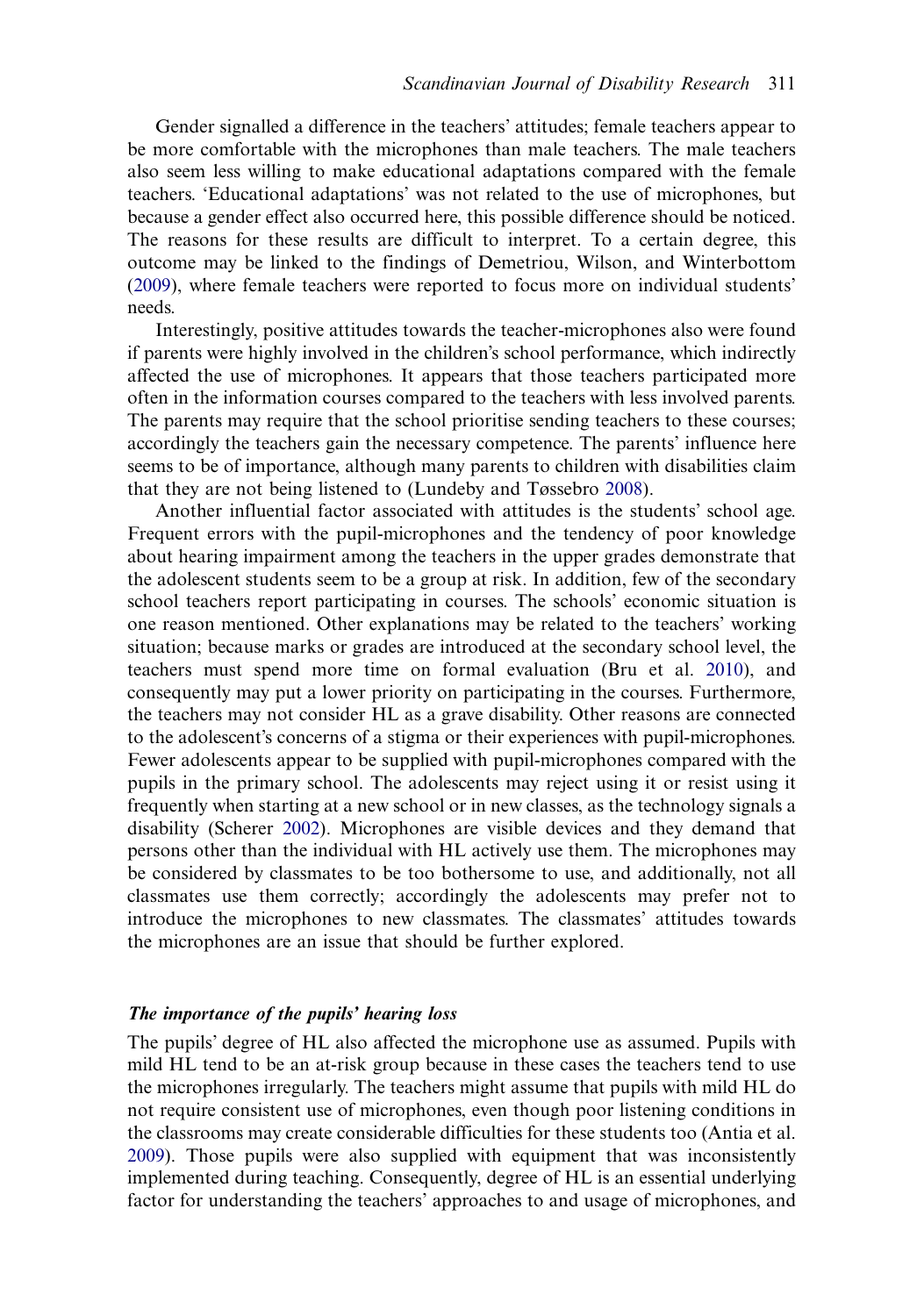confirm that the degree of disability impacts teachers' praxis, as other studies have found (Convertino et al. [2009;](#page-16-0) Marschark, Lang, and Albertini [2002](#page-17-0)).

## The importance of proper equipment

A third essential factor affecting microphone usage is related to the type of equipment; a low-density of pupil-microphones resulted in infrequent use. Few microphones per classmate seemed to be too complex for the teachers to administer. Teaching situations where several classmates share one microphone demands distribution and handling of the microphones between the classmates, which takes time and disrupts the pupils' spontaneity, whereas with a high-density, they are easily accessible and may not disrupt communication in the same way as low-density. A previous study found that in cases with a low-density of microphones, they are implemented only in structured lessons, such as a reading presentation (Rekkedal [2007\)](#page-18-0), which is in line with the current finding. Access to high-density of microphones therefore seems to be required for regular integration of pupilmicrophones.

The effect of the presence of loudspeakers is somewhat difficult to interpret. It was found to positively affect the teachers' attitudes, but was negatively related to microphone use. This finding is the opposite of prior expectations of a positive relationship; however, the total effect of the loudspeakers system became nearly zero. The direct negative effect seems to have a specific reason; less frequent use of the loudspeakers occurred during classroom discussions/conversations. Few teachers with this system tended to use pupil-microphones or were given a high-density of microphones, which may explain the infrequent use of teacher-microphones in this setting. However, more teachers used the sound field system when the specific pupil was absent compared to the teachers without this system; this confirms that interventions that are of advantageous for all pupils will be implemented regularly. To a certain extent this supports Antia ([1999\)](#page-16-0), who states that teachers make more use of modifications that improve the learning environment for all students. However, the sound field system did not seem to promote more frequent use compared to the other systems when the specific pupil was present.

### **Conclusions**

Teachers' attitudes towards microphones appear to be a major factor affecting their use. Positive attitudes seem to generate a consistent integration of the microphones. Because high degrees of knowledge positively affected attitudes, this subject is of importance. Although, many teachers reported having been trained to use the equipment, few had satisfactory knowledge. Moreover, the majority of the teachers report needing further information about hearing impairment. The reasons for insufficient knowledge among the teachers should be further examined. Nevertheless, there seems to be a need for systematic and supplementary information about the technical equipment and hearing problems because of the positive influence this has on the teachers' attitudes and thereby the implementation of the microphones.

The analyses indicate four pathways to the use of microphones. The most essential pathway appears to be the pupils' degree of HL; having severe HL seems to lead to frequent use, and additionally they were supplied with equipment that was frequently implemented. The second pathway seems to be the pupils' school age; the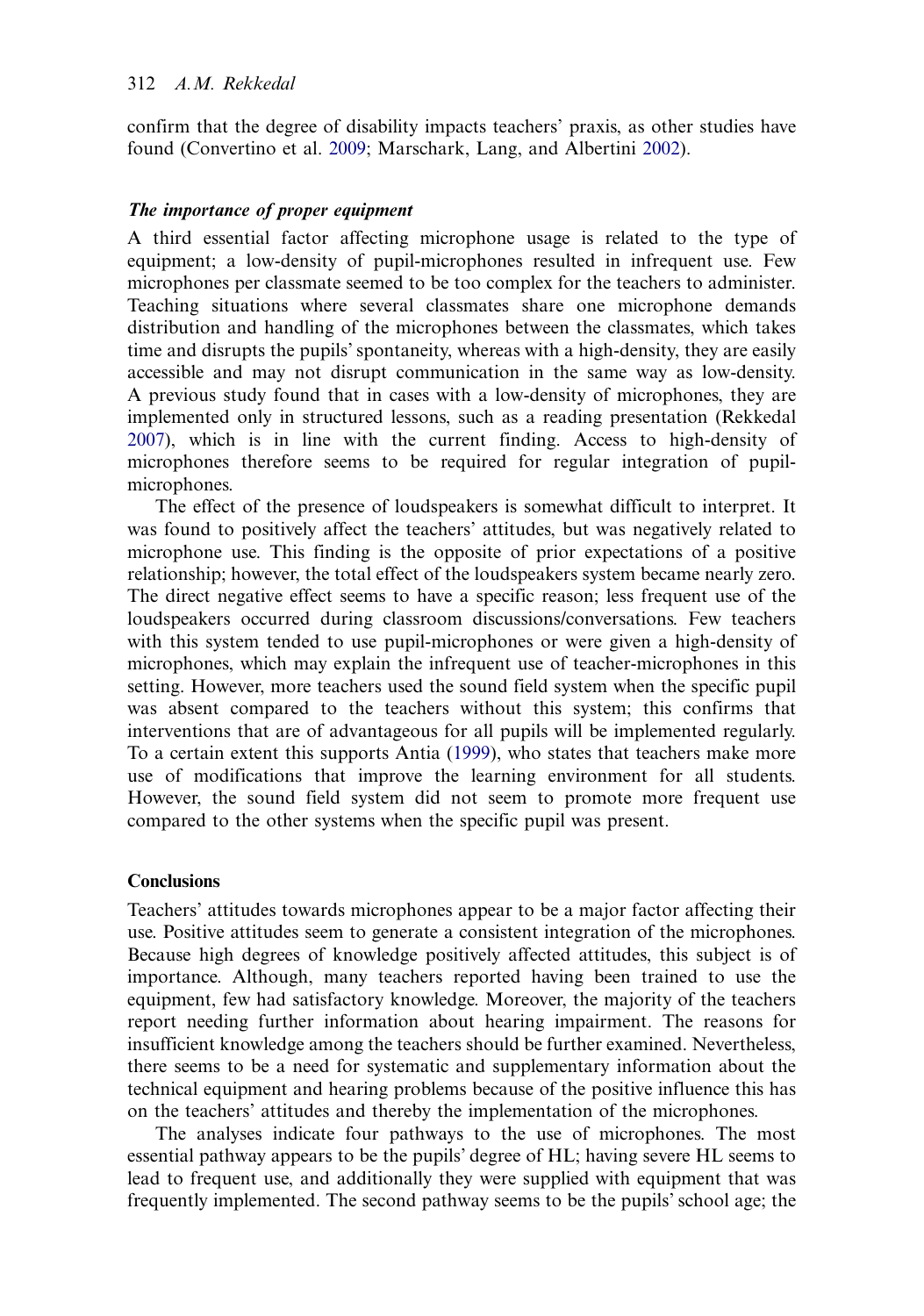<span id="page-16-0"></span>teachers in the secondary schools appear to have less knowledge and to experience frequent errors with the pupil-microphones, which indirectly lead to negative attitudes towards the microphones and to infrequent use. A third pathway was the parents' involvement; the teachers who considered the parents highly involved in their child's schooling appear to be positively inclined towards the microphones, and this indirectly indicated frequent implementation of the microphones. The teachers' gender indicates a fourth pathway because of their different attitudes towards the implementation of microphones and their use of educational adaptations.

Pupils with mild HL, who attend secondary school, and/or whose parents are less involved seem to be at-risk groups and professionals should therefore be attentive to those pupils. Because all of the teachers who used pupil-microphones also used teacher-microphones, all of the variables are essential to understanding the implementation of assistive listening devices. However, further research is necessary to confirm these pathways.

### Limitations

The participation rate of the teachers in this survey was high; however, care should be exercised in generalising these findings to the total population of teachers because of the low participation rate of pupils. There was a particular focus on specific dimensions, which included factors concerning the teachers' gender and knowledge and technical factors such as the type of equipment and technical faults. Other factors may also have explanatory power, such as the degree of cooperation between teachers, different teaching methods and aspects concerning the benefits of loudspeakers on teachers' health.

Although the terms 'predictors' and 'pathways' are used the causal directions of the pathways should be interpreted with caution. Many of the findings appear to be as predicted, however further research is required.

#### References

- Antia, S. 1999. ''The Roles of Special Educators and Classroom Teachers in an Inclusive School." Journal of Deaf Studies and Deaf Education 4 (3): 203. [http://jdsde.oxfordjournals.](http://jdsde.oxfordjournals.org/content/13/4/485.full) [org/content/13/4/485.full](http://jdsde.oxfordjournals.org/content/13/4/485.full).
- Antia, S. D., P. B. Jones, S. Reed, and K. H. Kreimeyer. 2009. ''Academic Status and Progress of Deaf and Hard-of-hearing Students in General Education Classrooms.'' Journal of Deaf Studies and Deaf Education 14 (3): 293. doi:[10.1093/deafed/enp009](http://dx.doi.org/10.1093/deafed/enp009).
- Bergkvist, H. 2001. 74 röster om skolan. Att vara hörselskadad i år 7, 8 eller 9 [74 voices about the school. To be hearing impaired in grades  $7, 8$  or  $9$ ]. Orebro: Specialpedagogiska Institutet.
- Bru, E., S. Tor, M. Elaine, and T. Elin. 2010. ''Students' Perceptions of Teacher Support Across the Transition from Primary to Secondary School.'' Scandinavian Journal of Educational Research 54 (6): 519-533. doi[:10.1080/00313831.2010.522842.](http://dx.doi.org/10.1080/00313831.2010.522842)
- Chmiliar, L. 2007. ''Perspectives on Assistive Technology: What Teachers, Health Professionals, and Speech and Language Pathologists Have to Say.'' Developmental Disabilities Bulletin 35 (1-2): 1-17. [http://search.proquest.com/docview/232461912/fulltextPDF/](http://search.proquest.com/docview/232461912/fulltextPDF/12FD9149FBE849977E/1?accountid=12870) [12FD9149FBE849977E/1?accountid=12870](http://search.proquest.com/docview/232461912/fulltextPDF/12FD9149FBE849977E/1?accountid=12870)
- Coniavitis-Gellerstedt. 2006. Om hörselskada i skolan [Hearing impaired students at the school]. edited by Original. Örebro, Sweden: Örebro University.
- Convertino, C. M., M. Marschark, P. Sapere, T. Sarchet, and M. Zupan. 2009. ''Predicting Academic Success Among Deaf College Students." The Journal of Deaf Studies & Deaf Education 14 (3). <http://jdsde.oxfordjournals.org/content/14/3/324.abstract>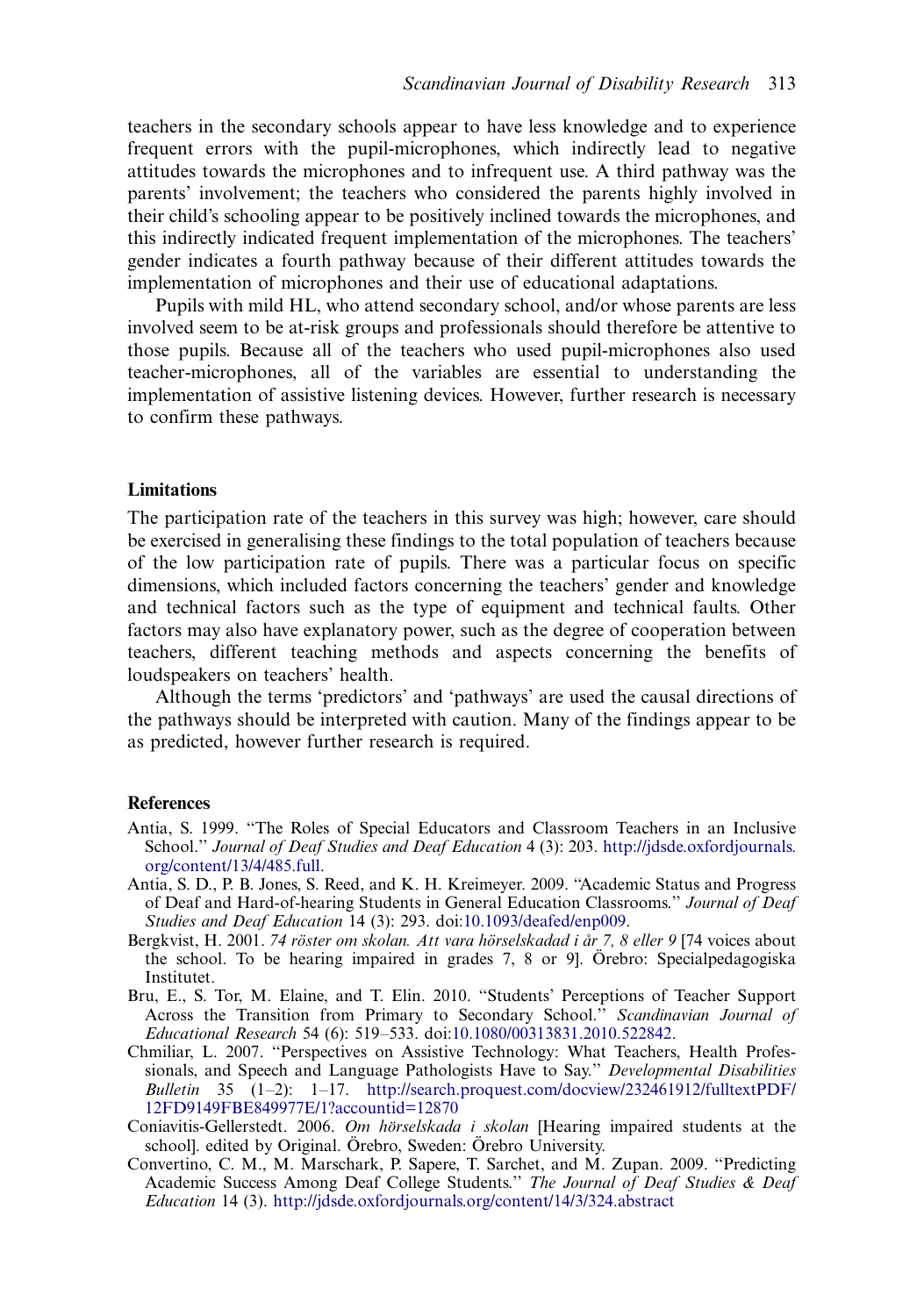- <span id="page-17-0"></span>Copley, J., and J. Ziviani. 2004. ''Barriers to the Use of Assistive Technology for Children with Multiple Disabilities." Occupational Therapy International 11 (4): 229–243. doi[:10.1002/oti.213.](http://dx.doi.org/10.1002/oti.213)
- Craddock, G. 2006. ''The AT Continuum in Education: Novice to Power User.'' Disability & Rehabilitation: Assistive Technology 1 (1-2): 17-27. doi:[10.1080/09638280500167118.](http://dx.doi.org/10.1080/09638280500167118)
- Crandell, C., C. Flexer, and J. Smaldino. 2005. Sound Field Amplification: Applications to Speech Perception and Classroom Acoustics. Clifton Park, NY: Thomson Delmar Learning.
- Demetriou, H., E. Wilson, and M. Winterbottom. 2009. ''The Role of Emotion in Teaching: Are there Differences between Male and Female Newly Qualified Teachers' Approaches to Teaching?'' Educational Studies 35 (4): 449-473. doi:[10.1080/03055690902876552.](http://dx.doi.org/10.1080/03055690902876552)
- Eriks-Brophy, A., A. Durieux-Smith, J. Olds, E. Fitzpatrick, C. Duquette, and J. A. Whittingham. 2006. ''Facilitators and Barriers to the Inclusion of Orally Educated Children and Youth with Hearing Loss in Schools: Promoting Partnerships to Support Inclusion.'' Volta Review 106 (1): 53-88. [http://web.ebscohost.com/ehost/pdfviewer/pdfviewer?](http://web.ebscohost.com/ehost/pdfviewer/pdfviewer?hid=107&sid=691e6ad0-b537-4b26-8066-3a116837b204%2540sessionmgr104&vid=2) [hid=107&sid=691e6ad0-b537-4b26-8066-3a116837b204%40sessionmgr104&vid=2](http://web.ebscohost.com/ehost/pdfviewer/pdfviewer?hid=107&sid=691e6ad0-b537-4b26-8066-3a116837b204%2540sessionmgr104&vid=2)
- Griffith, J. 1996. ''Relation of parental involvement, empowerment, and school traits to student academic performance." The Journal of Educational Research 90(1): 33-41. doi[:10.1080/00220671.1996.9944441](http://dx.doi.org/10.1080/00220671.1996.9944441).
- Grønlie, S. M. 2005. Uten hørsel?: en bok om hørselhemming [Without hearing? A book about hearing impairment]. Bergen: Fagbokforl.
- Heeney, M. 2007. Classroom Sound Field Amplification, Listening and Learning. NSW, Australia: University of Newcastle.
- Hemmingsson, H., H. Lidström, and L. Nygård. 2009. "Use of Assistive Technology Devices in Mainstream Schools: Students' Perspective." American Journal of Occupational Therapy 63 (4): 463. doi:[10.5014/ajot.63.4.463.](http://dx.doi.org/10.5014/ajot.63.4.463)
- Hendar, O. 2008. "Måluppfyllelse för döva och hörselskadade i skolan." In Redovisning av uppdrag enligt regleringsbrey: Slutrapport [Goal achievement for the deaf and hearing impaired in school. 102: National Agency for Special Needs Education and Schools]. Härnösand: Specialpedagogiska skolmyndigheten.
- Hill, N. E., and L. C. Taylor. 2004. ''Parental School Involvement and Children's Academic Achievement.'' Current Directions in Psychological Science 13 (4): 161. doi:[10.1111/j.0963-](http://dx.doi.org/10.1111/j.0963-7214.2004.00298.x) [7214.2004.00298.x.](http://dx.doi.org/10.1111/j.0963-7214.2004.00298.x)
- Hyde, M., and D. Power. 2004. ''Inclusion of Deaf Students: An Examination of Definitions of Inclusion in Relation to Findings of a Recent Australian Study of Deaf Students in Regular Classes." Deafness & Education International 6 (2): 82-99. [http://dx.doi.org/10.1002/dei.169.](http://dx.doi.org/10.1002/dei.169)
- Kent, B., and S. Smith. 2006. ''They only See It when the Sun Shines in my Ears: Exploring Perceptions of Adolescent Hearing Aid Users.'' Journal of Deaf Studies and Deaf Education 11 (4): 461-476. <http://jdsde.oxfordjournals.org/content/11/4/461.full>
- Klassen, R. M., and M. M. Chiu. 2010. ''Effects on Teachers' Self-efficacy and Job Satisfaction: Teacher Gender, Years of Experience, and Job Stress." Journal of Educational Psychology 102 (3): 741. doi:[10.1037/a0019237](http://dx.doi.org/10.1037/a0019237).
- Luckner, J. L., and S. Muir. 2001. ''Successful Students Who are Deaf in General Education Settings.'' American Annals of the Deaf 146 (5): 435-445. doi:[10.1353/aad.2012.0202](http://dx.doi.org/10.1353/aad.2012.0202).
- Ludlow, B. L. 2001. ''Technology and Teacher Education in Special Education: Disaster or Deliverance?'' Teacher Education and Special Education: The Journal of the Teacher Education Division of the Council for Exceptional Children 24 (2): 143. doi:[10.1177/088](http://dx.doi.org/840640102400209) [840640102400209.](http://dx.doi.org/840640102400209)
- Lundeby, H., and J. Tøssebro. 2008. ''Family Structure in Norwegian Families of Children with Disabilities." Journal of Applied Research in Intellectual Disabilities 21 (3): 246–256. doi[:10.1111/j.1468-3148.2007.00398.x.](http://dx.doi.org/10.1111/j.1468-3148.2007.00398.x)
- Lynas, W. 1986. Integrating the Handicapped into Ordinary Schools: A Study of Hearing-Impaired Pupils. London: Taylor & Francis.
- Mahoney, M. A. 2011. The Relation between Parent Involvement and Student Academic Achievement: Parent, Teacher, and Child Perspectives. Ohio: Ohio University.
- Marschark, M., H. G. Lang, and J. A. Albertini. 2002. Educating Deaf Students: From Research to Practice. USA: Oxford University Press.
- McGregor, G., and P. Pachuski. 1996. ''Assistive Technology in Schools: Are Teachers Ready, Able, and Supported?" Journal of Special Education Technology 13 (1): 4-15. [http://www.](http://www.eric.ed.gov/ERICWebPortal/detail?accno=EJ527715) [eric.ed.gov/ERICWebPortal/detail?accno=EJ527715](http://www.eric.ed.gov/ERICWebPortal/detail?accno=EJ527715)